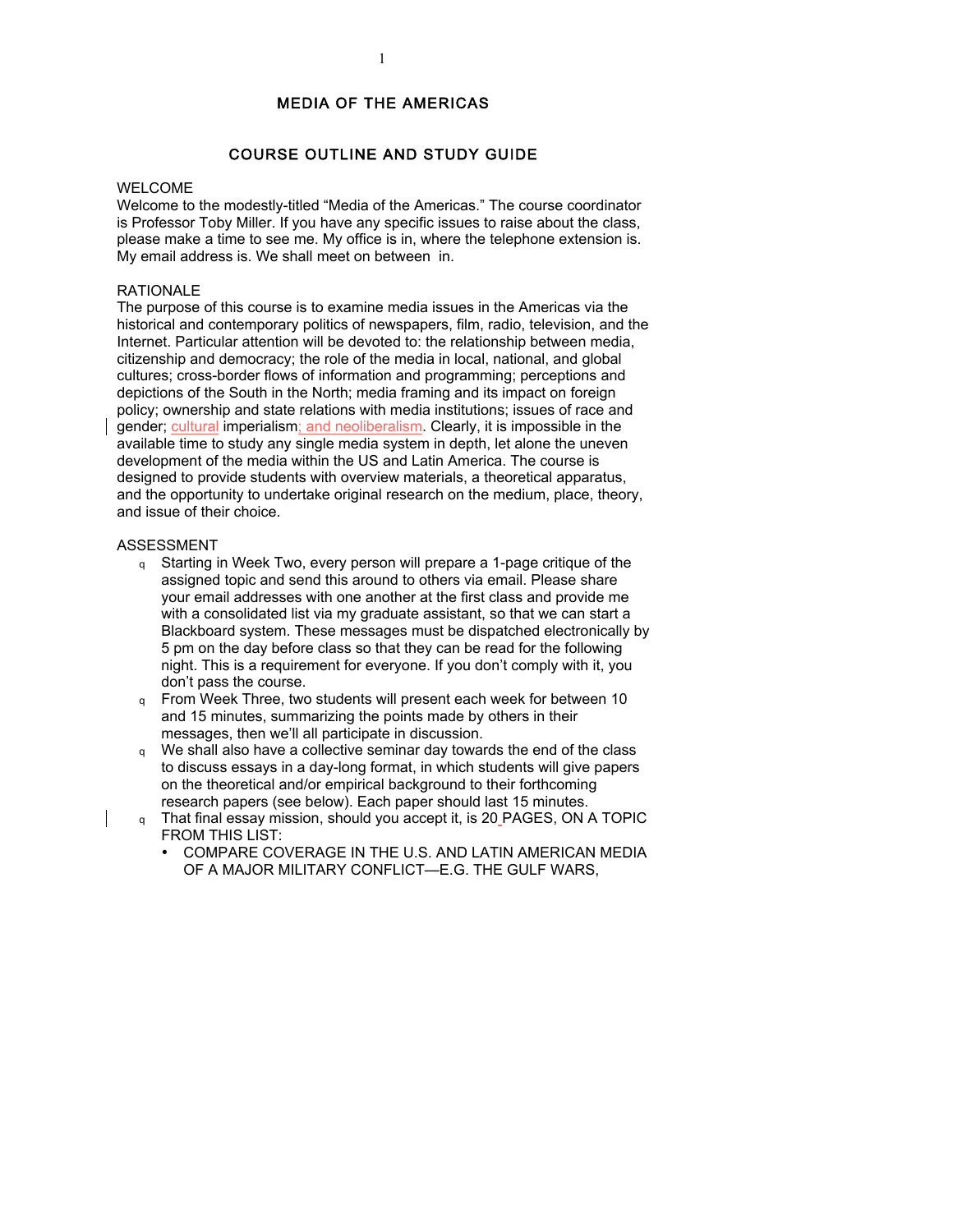CENTRAL AMERICAN STRUGGLES, THE INVASION OF GRENADA, OR VIETNAM

- DO YOU DISCERN ANY TENDENCIES IN U.S. COVERAGE OF LATIN AMERICAN POLITICS? HOW DOES SUCH COVERAGE ARTICULATE WITH U.S. FOREIGN POLICY?
- "CULTURAL IMPERIALISM IS A DEAD PARADIGM." DISCUSS.
- "LOS PINCHE GRINGOS—ELLOS CREAN PELICULAS MARAVILLOSAS." DISCUSS
- DISCUSS CHICANO/A REACTIONS TO U.S. MEDIA POWER AND REPRESENTATIONS OF CHICANO/AS AND MEXICANO/AS
- WHAT HAS BEEN THE SITUATION OF WOMEN AS MEDIA MAKERS AND/OR SUBJECTS OF REPRESENTATION IN A LATIN AMERICAN COUNTRY AND MEDIUM OF YOUR CHOICE?
- EXAMINE THE MEDIA POLICIES OF A LATIN AMERICAN NATION
- HOW HAS THE FEDERAL COMMUNICATIONS COMMISSION DEALT WITH QUESTIONS OF LINGUISTIC DIFFERENCE?
- WHAT ROLE DO THE PRIVATE VERSUS PUBLIC MEDIA PLAY IN CIVIL SOCIETY IN A LATIN AMERICAN COUNTRY OR THE U.S.?
- EXAMINE THE ROLE OF THE NEW INTERNATIONAL DIVISION OF CULTURAL LABOR IN A LATIN AMERICAN NATION OR THE U.S.
- BRAZIL, MEXICO, AND ARGENTINA DOMINATE LATIN AMERICAN MEDIA. HOW DOES THEIR POWER SIT ALONGSIDE THE CUBAN MODEL OF CULTURAL PRODUCTION
- EXAMINE LATIN AMERICAN MEDIA TEXTS AND/OR POLICIES FROM THE PERSPECTIVE OF INDIGENOUS PEOPLE
- EXAMINE GOVERNMENTAL, COMMERCIAL, AND INDEPENDENT/COMMUNITY MEDIA IN A LATIN AMERICAN NATION OF YOUR CHOICE OR THE U.S.

THE ESSAY SHOULD BE CAREFULLY STRUCTURED TO MOUNT AN ARGUMENT. It must follow referencing systems from Joseph Gibaldi. MLA Handbook for Writers of Research Papers. New York: The Modern Language Association of America (latest edition); The Chicago Manual of Style Chicago: U of Chicago P (latest edition); or the American Psychological Association (latest edition).

I DON'T RECOMMEND APPLYING FOR INCOMPLETES—THEY JEOPARDIZE YOUR FUNDING, STATURE, DEGREE QUALITY, AND EFFICIENCY. IF YOU ARE HAVING TROUBLE MEETING DEADLINES, SPEAK TO ME AS SOON AS POSSIBLE. ASSUME THE ESSAY IS DUE A WEEK EARLY AND PLAN ACCORDINGLY—THAT WAY ALL WILL BE SWEET EVEN IF A NEUROTIC CAT EATS YOUR WORK AT WHAT APPEARS TO BE THE LAST MINUTE, O HAY UN SISMO EN LA CORAZON.

**TEXTBOOKS**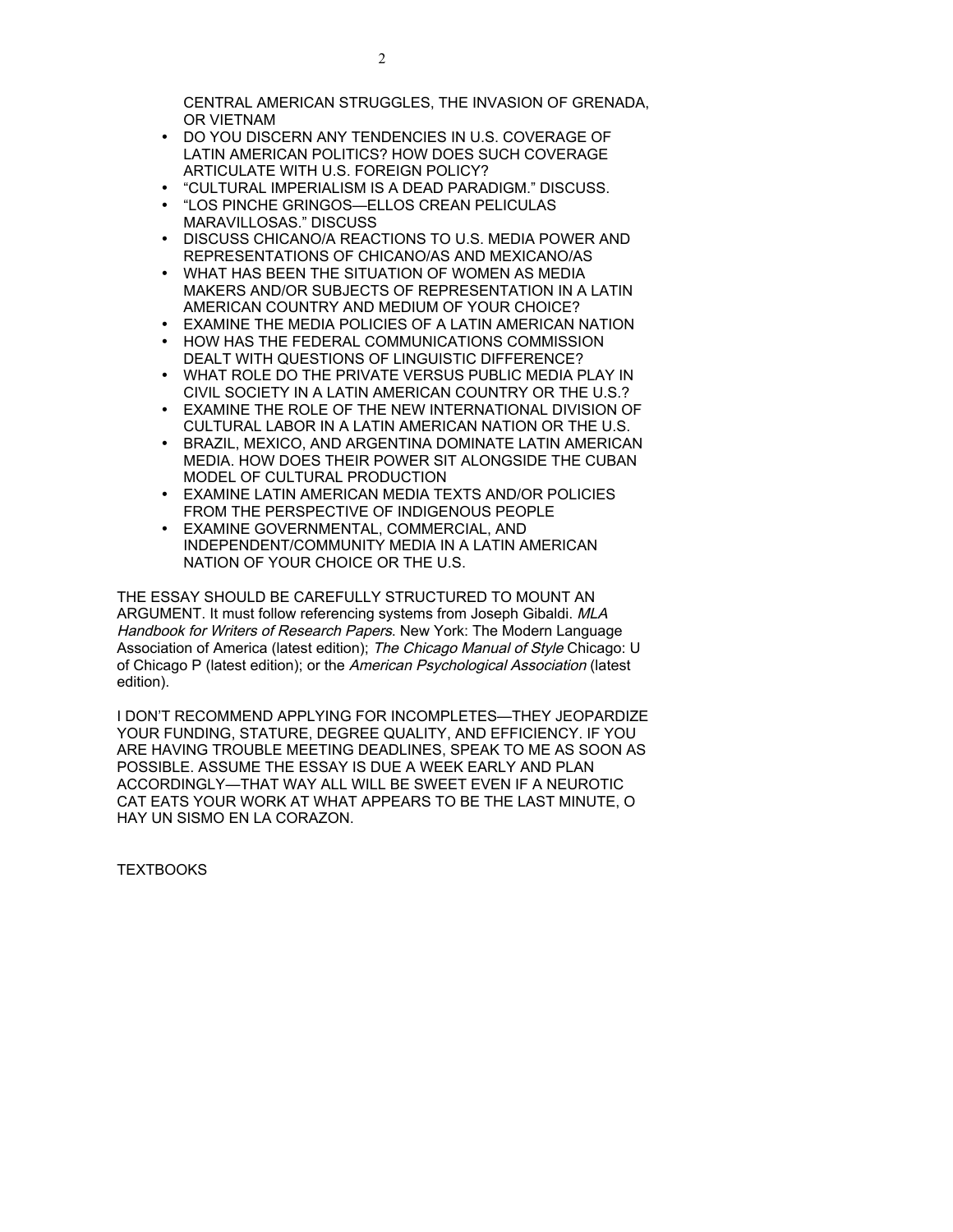Fox, Elizabeth and Silvio Waisbord, eds. Latin Politics, Global Media. Austin: U of Texas P, 2002.

- Miller, Toby, Nitin Govil, John McMurria, and Richard Maxwell. Global Hollywood. London: British Film Institute, 2001.
- Sinclair, John. Latin American Television: A Global View. Oxford: Oxford UP, 1999.
- Waisbord, Silvio. Watchdog Journalism in South America: News, Accountability, and Democracy. New York: Columbia UP, 2000.

## WEEKLY TOPICS

In addition to readings from the textbooks listed below, students should select other materials and share them with their colleagues a week prior to the class in which they are presenting-you may use, for example, some of the references provided in the Bibliography. Whatever your source, ensure we all have access to the materials.

### Block A: Methods

WEEK ONE: STUDYING THE MEDIA—Miller et al. 1-16, Fox and Waisbord 1-21 WEEK TWO: CULTURAL IMPERIALISM-Miller et al. 17-43 WEEK THREE: PRIVATIZATION—Fox and Waisbord 153-63, Waisbord WEEK FOUR: THE NEW INTERNATIONAL DIVISION OF CULTURAL LABOR-Miller et al. 44-82

Block B: Media

WEEK FIVE: PRINT—Waisbord WEEK SIX: FILM-Miller et al. WEEK SEVEN: RADIO—Fox and Waisbord 48-68 WEEK EIGHT: TELEVISION—Fox and Waisbord 22-37, 69-106, 164-75, Sinclair WEEK NINE: INTERNET—Fox and Waisbord 38-46 WEEK TEN: DAY-LONG SEMINAR

BIBLIOGRAPHY

This is an indicative list of books, essays, journals, professional associations, and web sites. It may aid you on your travels.

"Adspend in the Americas: A Tale of Two Regions." International Journal of Advertising 17, no. 3 (1998): 393-98.

"Latin America: Bridging the Digital Divide." Telecommunications 34, no. 3 (2000).

"Latin American Cinema." Hemisphere 12 (2003).

"Latin American Cinema/Le Cinéma Latino-Américain." Iris 7, no. 2 (1991).

"Latin American Cinema: Gender Perspectives." Journal of Film and Video 44, nos. 3-4 (1992-93).

#### Toby Miller 3/29/03 4:49 PM G Yudice 3/28/03 10:16 PM **Deleted:** "Latin American Cinema/Le Cinéma Latino-Américain." Iris 7, no. 2 (1991). "Latin American Cinema: Gender Perspectives." Journal of Film and Video 44, nos. 3-4 (1992-93). "Symposium on the Role of a Free Press and Freedom of Expression in the Development and Consolidation of Democracies in Latin America." University of Miami Law Review 56 (2002). "U. S. Latinos and the Media, Parts 1 and 2." Jump Cut no. 38 (June 1993): 45-104; no. 39 (June 1994): 57-112. "Virtual Symposium: Broadcasting in Latin America." Transnational Broadcasting Journal 4 (2000). <www.mediaguia.com>. <www.zonalatina.com>. Agência Nacional de Telecomunicações. Day, J. Laurence. "United States News Coverage of Latin America: A Short Historical Perspective." Studies in Latin American Popular Culture 6 (1987): 301- 09. Alamilla, Ileana, Joaquín Pérez, and Ruth Taylor, eds. The Guatemalan Media: The Challenge of Democracy. Guatemala City: Cerigua, 1996. Alarcon, Antonio V. Menendez. "Transnational Television, Globalization and the Formation of Cultural Identity: The Example of the Dominican Republic. International Review of Sociology/Revue Internationale de Sociologie 10, no. 3  $(2000) : 301 - 16.$ Albornoz, L. A., ed. *Al fin solos ... La* ... [1] Aires: Editorial Ciccus-La Crujía, 2000.

Toby Miller 3/29/03 7:21 PM

**Deleted:** —

Deleted: Ignacio Durán, Iván Trujillo, and Mónica Verea, eds. *México-Estados*<br>Weiden Francisco Unidos: Encuentros y Desencuentros en el Cine. México City: Universidad Nacional Autónoma de México, 1996.

#### Toby Miller 3/29/03 2:34 PM Toby Miller 3/29

Deleted: you already have it above under DURAN. lmagens. InfoBrazil. Innovatec—Innovarium.. Instituto Virtual Internacional de Mudanças democracia en México. Guadalajara: U de Santo Constantino de Santo Constantino de Santo Constantino de Santo C International Association for Media and Communication Research. . International Association for Media History. International Communication Association. International Journal of Marketing. .

Johns, Christina Jacqueline a Johns, Christina Jacqueline and P.  $\setminus \ldots$  [2] Johnson. State Crime, the Media, and the  $\overline{21}$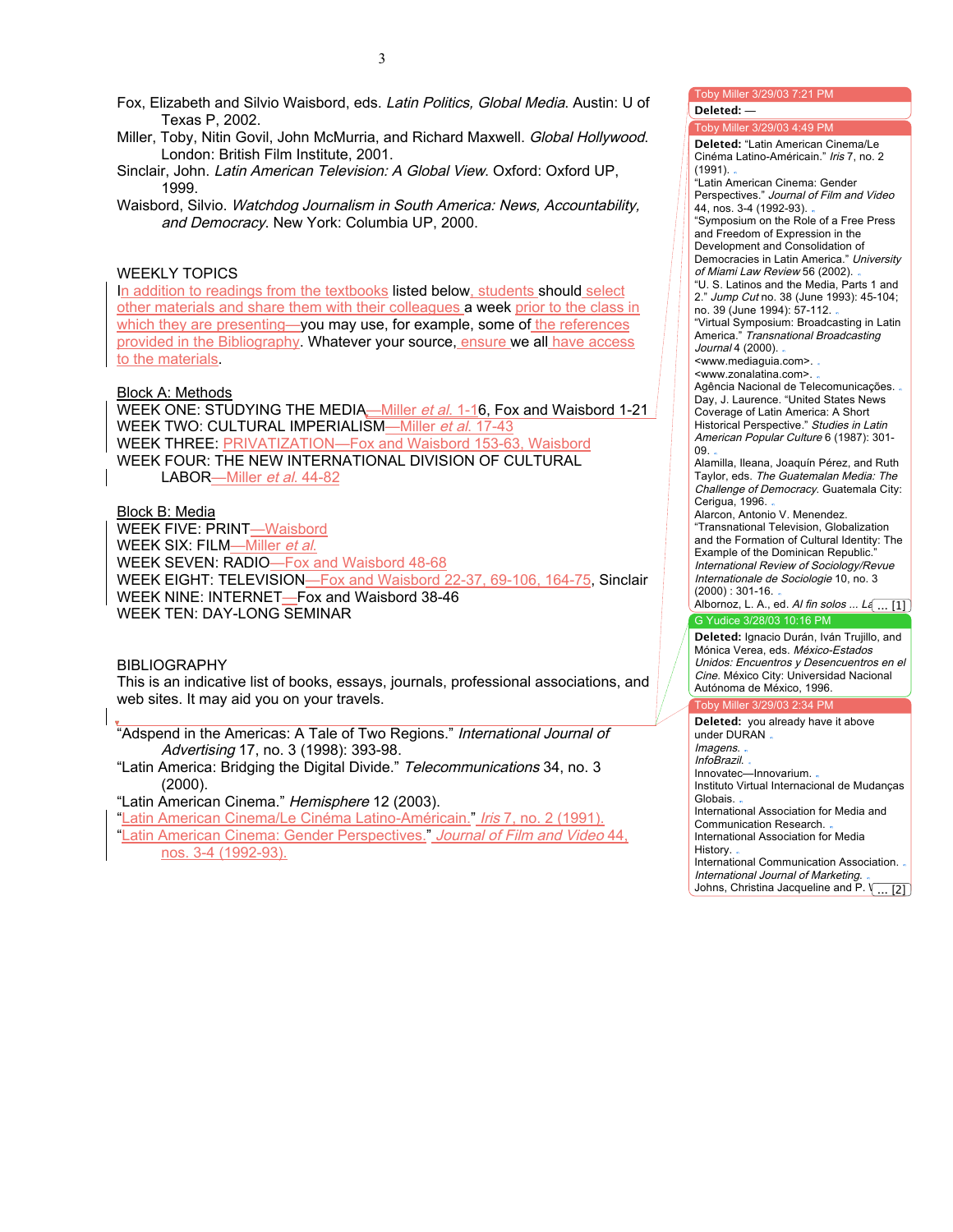|              | "Media and Public Space: Case Studies from Mexico and Colombia." Television                         |
|--------------|-----------------------------------------------------------------------------------------------------|
|              | & New Media 4, no. 1 (2003).                                                                        |
|              | "Symposium on the Role of a Free Press and Freedom of Expression in the                             |
|              | Development and Consolidation of Democracies in Latin America."                                     |
|              | University of Miami Law Review 56 (2002).                                                           |
|              | "U. S. Latinos and the Media, Parts 1 and 2." Jump Cut no. 38 (June 1993): 45-                      |
|              | 104; no. 39 (June 1994): 57-112.                                                                    |
|              | "Virtual Symposium: Broadcasting in Latin America." Transnational Broadcasting<br>Journal 4 (2000). |
|              | <telenovelasonline.8m.com index.html="">.</telenovelasonline.8m.com>                                |
|              | <www.cimacnoticias.com>.</www.cimacnoticias.com>                                                    |
|              | <www.glocalrevista.com>.</www.glocalrevista.com>                                                    |
|              | <lanic.utexas.edu>.</lanic.utexas.edu>                                                              |
|              | <www.latino-television.com>.</www.latino-television.com>                                            |
|              | <www.mediaart.com media-r.htm="">.</www.mediaart.com>                                               |
|              | <www.mediaguia.com>.</www.mediaguia.com>                                                            |
|              | <www.zonalatina.com>.</www.zonalatina.com>                                                          |
|              | <yupi.com>.</yupi.com>                                                                              |
|              | Abbate, Janet. Inventing the Internet. Cambridge, Mass.: Massachusetts Institute                    |
|              | of Technology, 2000.                                                                                |
|              | Ad Council (U.S.). <www.adcouncil.org>.</www.adcouncil.org>                                         |
|              | Adbusters. <www.adbusters.org>.</www.adbusters.org>                                                 |
|              | Agência Nacional de Telecomunicações.                                                               |
|              | Aguilar, Gabriela and Ana Cecilia Terrazas. La prensa, en la calle: Los                             |
|              | voceadores y la distribución de periódicos y revistas en Mexico. Mexico                             |
| $\mathsf{l}$ | City: Editorial Grijalbo and Universidad Iberoamericana, 1996.                                      |
|              | Agustín, J. et al. Radio y comunicación popular. Lima: Editorial Calandria-Tarea,                   |
|              | 1996.                                                                                               |
|              | Alamilla, Ileana, Joaquín Pérez, and Ruth Taylor, eds. The Guatemalan Media:                        |
|              | The Challenge of Democracy. Guatemala City: Cerigua, 1996.                                          |
|              | Alarcon, Antonio V. Menendez. "Transnational Television, Globalization and the                      |
|              | Formation of Cultural Identity: The Example of the Dominican Republic."                             |
|              | International Review of Sociology/Revue Internationale de Sociologie 10,                            |
|              | no. 3 (2000): 301-16.                                                                               |
|              | Albert, Bruce. "Yanomami 'Violence': Inclusive Fitness or Ethnographer's                            |
|              | Representation?" Current Anthropology 30 (1989): 637-40.                                            |
|              | Albert, Bruce and Alcida Rita Ramos. "Yanomami Indians and Anthropological                          |
|              | Ethics." Science 244 (12 May 1989): 632.                                                            |
|              | Albornoz, L. A., ed. Al fin solos  La nueva televisión del Mercosur. Buenos                         |
|              | Aires: Editorial Ciccus-La Crujía, 2000.                                                            |
|              | Alea, Tomás Gutierrez. Memories of Underdevelopment. New Brunswick:                                 |
|              | Rutgers UP, 1990.                                                                                   |
|              | Alisky, Marvin. Latin American Media: Guidance and Censorship. Ames: Iowa<br>State UP, 1982.        |
|              | Alisky Marvin. "Radio's Role in Mexico." Journalism Quarterly 31, no. 4 (1954):                     |
|              |                                                                                                     |

- 
- 67-80.

4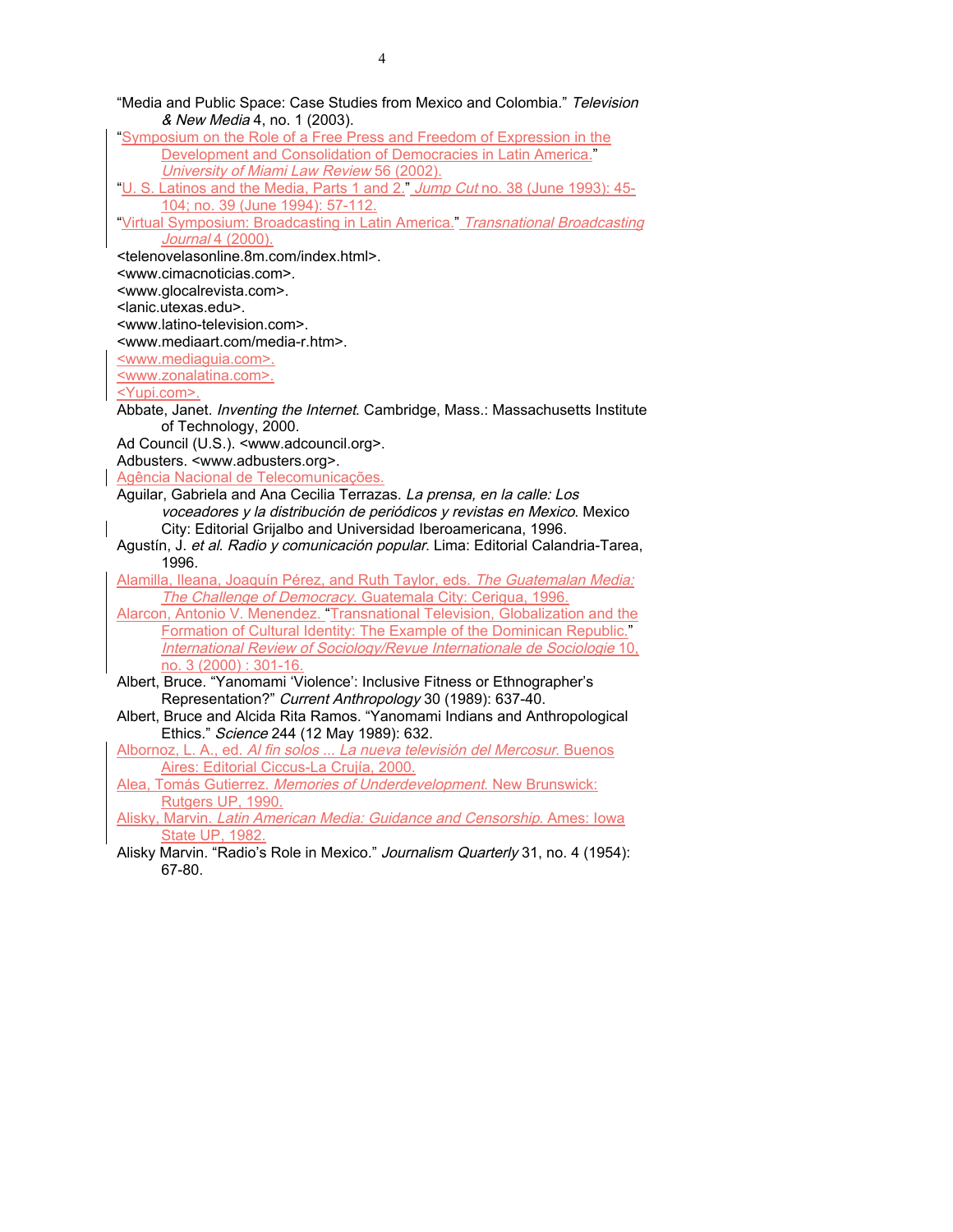Alsina, M. R. La construcción de noticia. Barcelona: Paidós, 1993.

- Amaral, Roberto and Cesar Guimarães. "Media Monopoly in Brazil." Journal of Communication 44, no. 4 (1994): 26-38.
- Anderson, Alison. Media, Culture and the Environment. New Brunswick: Rutgers UP, 1997.
- Anderson, Robin. Consumer Culture and TV Programming. Boulder: Westview P, 1995.
- Araújo, Vicente de Paulo. A bela época do cinema Brasileiro. São Paulo: Perspectiva/Secretaria da Cultura, CiÍncia e Tecnologia, 1976. Arbelaez, R. El espacio audiovisual en Colombia. Cali: Univalle, 1989.
- Armas Chitty, José Antonio. Historia de la Radiodiffusion en Venezuela. Edición de la Camara Venezolana de la Industria de Radiodiffusion, 1975.
- Arocena, Felipe. "La resistencia cultural." Cuadernos del CLAEH 78-79 (1997): 199-207.

Arredondo, Pablo and Enrique Sánchez Ruiz. Comunicación social, poder y

- democracia en México. Guadalajara: Universidad de Guadalajara, 1986. Asch, Timothy. "Collaboration in Ethnographic Film Making: A Personal View."
- Canberra Anthropology 5, no. 1 (1982): 9-36. Asch, Timothy. "Ethnographic Filming and the Yanomamo Indians." Sightlines 5,
- no. 3 (1972): 7-12, 17.
- Asch, Timothy. "Making a Film Record of the Yanomamo Indians of Southern Venezuela." Perspectives on Film 3, no. 2 (1979).
- Asch, Timothy, J. Marshall, and P. Spier. "Ethnographic Film: Structure and Function." Annual Review of Anthropology no. 2 (1973): 179-87.
- Asch, Timothy, Jesus Ignacio Cardozo, Hortensia Caballero, and Jose Bortoli. "The Story We Now Want to Hear is Not Ours to Tell—Relinquishing Control over Representation: Toward Sharing Visual Communication Skills with the Yanomamo." Visual Anthropology Review 7, no. 1 (1991): 102-06.
- Asch, Timothy and Gary Seaman, eds. Yanomamo Film Study Guide. Los Angeles: Ethnographics P, 1993

Asociación Boliviana de Investigadores de la Comunicación.

Asociación Latino-americana de Investigadores de la Comunicación.

Associação Nacional dos Centros de Posgraduação em Economia.

Association for Education in Journalism and Mass Communication (U.S.). Association of Internet Researchers (U.S.).

- Association of Research Libraries Latin American Studies Resource Sharing Project. <www.lanic.utexas/edu/la/region/arl>.
- Astroff, Roberta J. "Spanish Gold: Stereotypes, Ideology, and the Construction of a U.S. Latino Market." Howard Journal of Communication 1, no. 4 (1988).
- Atwood, Rita and Emile G. McAnany, eds. Communication and Latin American Society: Trends in Critical Research, 1960-1985. Madison: U of Wisconsin P, 1986.

Aufderheide, Patricia. "The Video in the Villages Project: Videomaking with and by Brazilian Indians." Visual Anthropology Review 11, no. 2 (1995): 83-93.

Avila, Raúl. "Lenguaje, medios e identidad nacional." European Review of Latin American and Caribbean Studies 64 (1998): 105-12.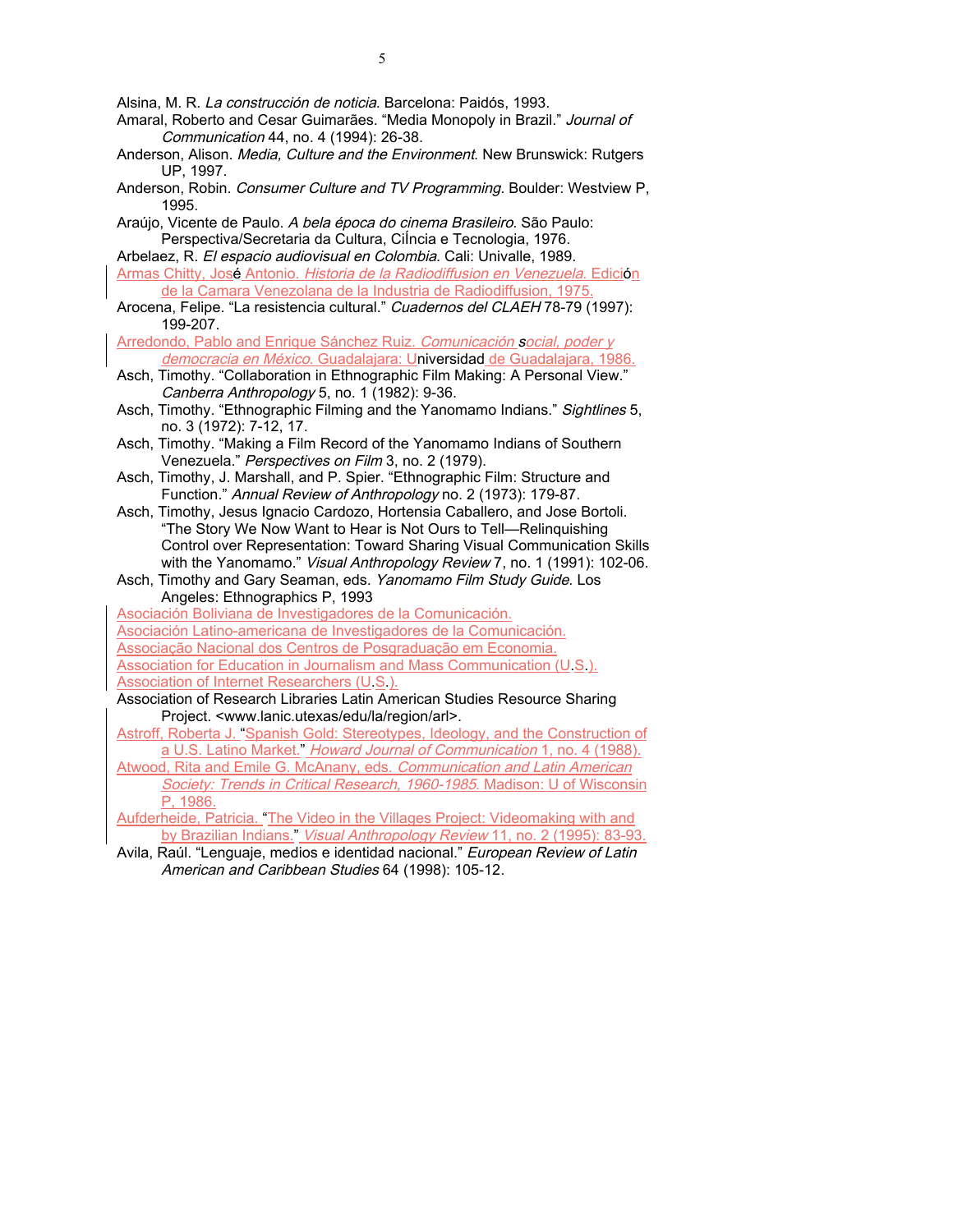Aztlán.

- Balderston, Daniel, Mike Gonzalez, and Ana M. López, eds. Encyclopedia of Contemporary Latin American and Caribbean Cultures. London: Routledge, 2000.
- Ballon, E., et al., eds. Radio y Comunicación Popular en el Perú. Centro Peruano de Estudios Sociales, 1987.
- Baquiero Lopez, Oswaldo. La prensa y el estado. Mexico City: Editorial Nueva América, 1986.
- Barale, Ana María Peppino. Radio educativa, popular y comunitaria en América Latina. México: UAM-Plaza y Valdés, 1999.
- Barnhurst, Kevin and John Nerone. The Form of News: A History. New York: Guilford P, 2001.
- Barrio, L. "Television, Telenovelas, and Family Life in Venezuela." World
- Families Watch Television. Ed. James Lull. Newbury Park: Sage, 1988. Beadle, Mary E. "The Influence of U.S. Media Use and Demographic Factors on

Argentine Men and Women About Perceptions of U.S. Lifestyle." Transnational Broadcasting Studies 3 (1999).

- Beasley-Murray, Jon. "Media and Multitude: Chronicle of a Coup Unforetold." Journal of Iberian and Latin American Studies 8, no. 1 (2002): 105-16.
- Beasley-Murray, Jon. "Venezuela: The Revolution will not be Televised: Pro-Chávez Multitudes Challenge Media Blackout." NACLA Report on the Americas 36, no. 1 (2002): 16-20.
- Bedoya, Ricardo. 100 Años de cine en el Perú: Una historia crítica. Lima: Universidad de Lima/Instituto de Cooperación Iberoamérica, 1992.
- Beltrán, Luis Ramiro and Elizabeth Fox. Comunicación dominada: Los Estados Unidos en los medios de América Latina. México: ILET/Nueva Imagen, 1980.
- Benavides, J. L. "Gacetilla: A Keyword for a Revisionistic Approach to the Political Economy of Mexico's Print News Media." Media, Culture & Society 22, no. 1 (2000).

Berg, Charles Ramírez. Cinema of Solitude: A Critical Study of Mexican Film, 1967-1983. Austin: U of Texas P, 1992.

Bernard, Nancy. US Television News and Cold War Propaganda, 1947-60. New York: Cambridge UP, 1999.

Biblioteca On-Line de Ciências da Comunicação.

- Birman, Patrícia and David Lehmann. "Religion and the Media in a Battle for Ideological Hegemony: The Universal Church of the Kingdom of God and TV Globo in Brazil." Bulletin of Latin American Research 18, no. 2 (1999): 145-64.
- Boddy, William. Fifties Television: The Industry and its Critics. Urbana: U of Illinois P, 1990.
- Bodroghkozy, Aniko. Groove Tube: Sixties Television and the Youth Rebellion. Durham: Duke UP, 2001.
- Bogle, Donald. Primetime Blues: African Americans on Network Television. New York: Farrar, Straus and Giroux, 2001.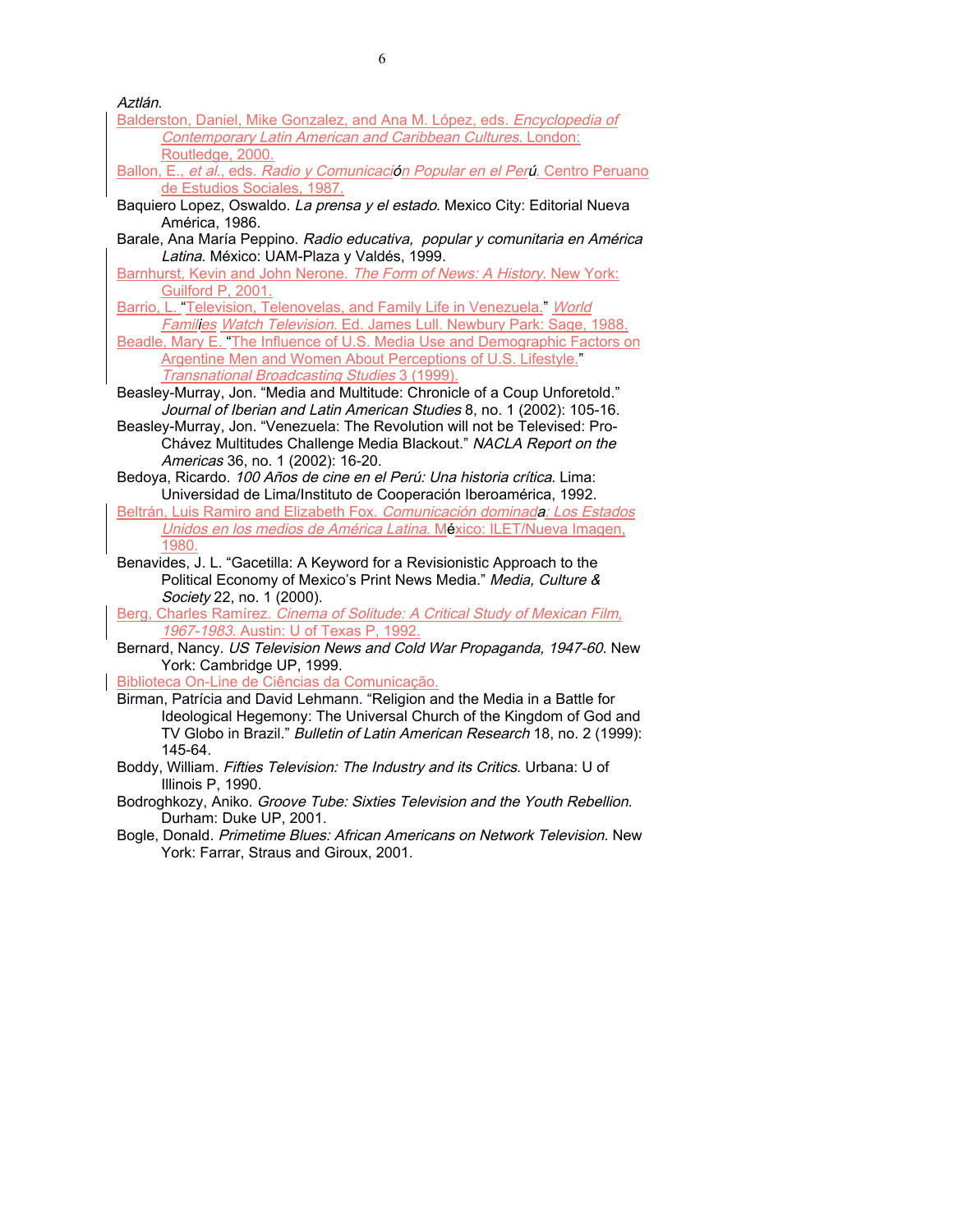| Bolaño, César. Globalização e regionalização das comunicações. São Paulo:        |
|----------------------------------------------------------------------------------|
| Educ, 1999.                                                                      |
| Bolaño, César. Globalización y monopolios de la comunicación en América          |
| Latina. Buenos Aires: Biblios, 1999.                                             |
| Bolaño, César. Indústria cultural informação e capitalismo. São Paulo: Editoria  |
| Hucitec, 2000.                                                                   |
| Bolaño, César. Mercado Brasileiro de televisão. Aracaju: Editoria UFS, 1988.     |
| Boletín de Industrias Culturales.                                                |
| Bonder, Gloria. Mujer y comunicación: Una alianza posible. Buenos Aires: CEM:    |
| WACC, 1995.                                                                      |
| Bonnefoy, J., P. Edwards, and M. Lasagni. La radio en Chile. Santiago de Chile:  |
| Centro de Indagación y Expresión Cultural y Artística, 1998.                     |
| Boyd-Barrett, Oliver and Terhi Rantanen, eds. The Globalization of News.         |
| Thousand Oaks: Sage, 1998.                                                       |
| <b>Broadcast Education Association (U.S.).</b>                                   |
| Browne, Donald B. Electronic Media and Indigenous Peoples: A Voice of Our        |
| Own. Ames: Iowa State UP, 1996.                                                  |
| Bunker, S. B. "Consumers of Good Taste': Marketing Modernity in Northern         |
| Mexico, 1890-1910." Mexican Studies/Estudios Mexicanos 13, no. 2                 |
| (1997): 227-69.                                                                  |
| Burton, Julianne, ed. Cinema and Social Change in Latin America:                 |
| Conversations with Filmmakers. Austin: U of Texas P, 1986.                       |
| Burton, Julianne, ed. The Social Documentary in Latin America. Pittsburgh: U of  |
| Pittsburgh P, 1990.                                                              |
| Burton-Carvajal, Julianne. "South American Cinema." World Cinema: Critical       |
| Approaches. Ed. John Hill and Pamela Church Gibson. Oxford: Oxford               |
| UP, 2000. 194-210.                                                               |
| Butsch, Richard. The Making of American Audiences: From Stage to Television,     |
| 1750-1990. Cambridge: Cambridge UP, 2000.                                        |
| Cajías, Lupe and Guadalupe. Concentración de medios de comunicación en           |
| América Latina: Amenaza o fortaleza? La Paz: Friedrich Ebert Stiftung-           |
| ILDIS, 1999.                                                                     |
| Caldwell, John Thornton. Televisuality: Style, Crisis, and Authority in American |
| Television. New Brunswick: Rutgers UP, 1995.                                     |
| Caneto, Guillermo et al. Historia de los primeros años del cine en la Argentina, |
| 1895-1910. Buenos Aires: Fundación Cinemateca Argentina, 1996.                   |
| Carbone, Giancarlo. El cine en el Perú, 1897-1950: Testimonios. Lima:            |
| Universidad de Lima, 1992.                                                       |
| Carelli, Vincent. "Video in the Villages." Commission on Visual Anthropology     |
| <b>Bulletin (May 1988): 10-15.</b>                                               |
| Carey, James W. "The Internet and the End of the National Communication          |
| System: Uncertain Predictions of an Uncertain Future." Journalism & Mass         |
| Communication Quarterly 75, no. 1 (1998): 28-34.                                 |
| Caribbean Association for the Study of Communication.                            |
| Castillo, Debra Ann and Edmundo Paz Soldan, eds. Latin American Literature       |
| and the Mass Media. New York: Garland, 2000.                                     |
|                                                                                  |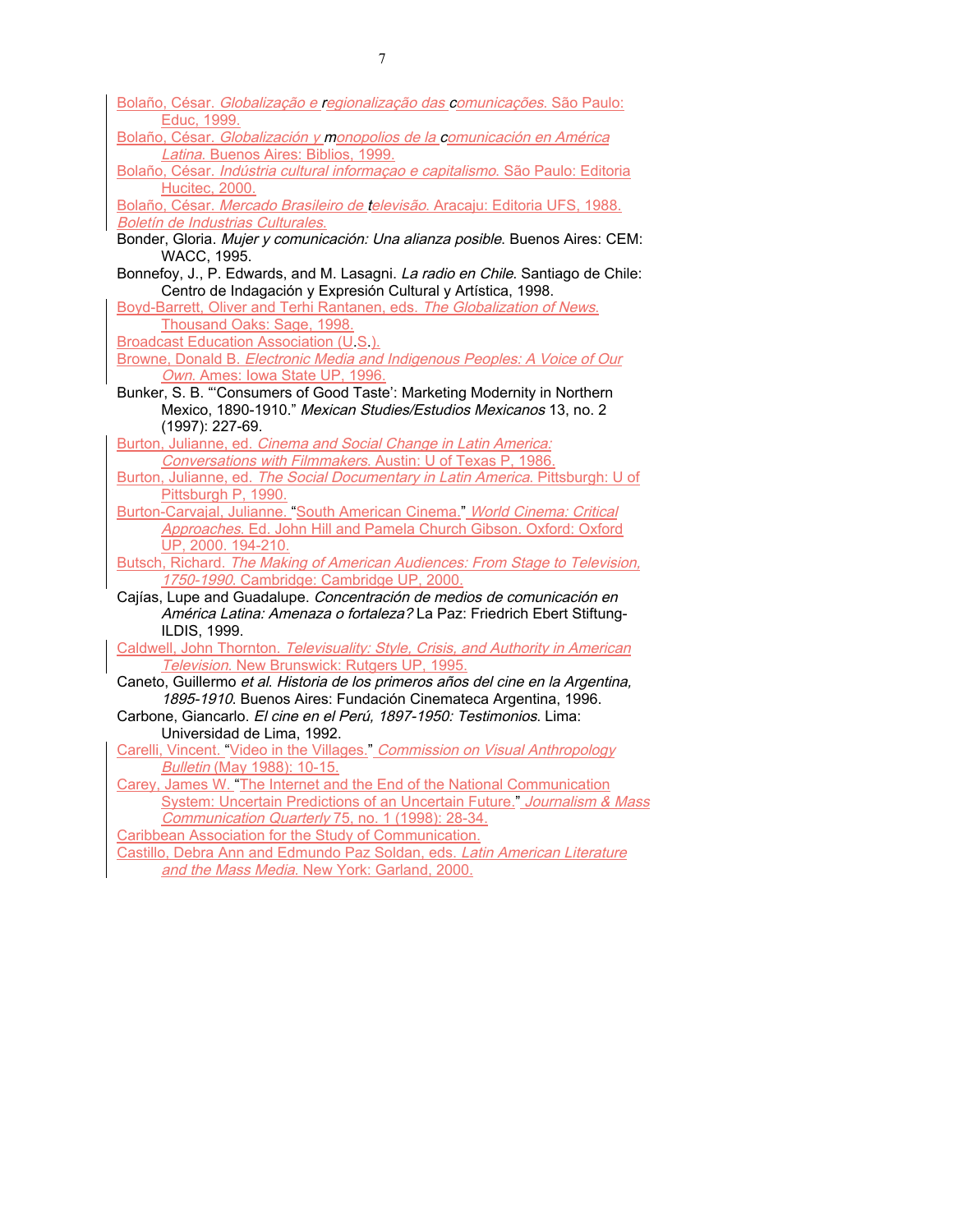Center for Media Education. <www.cme.org>.

- Center for U.S.-Mexican Studies, University of California at San Diego. <weber.ucsd.edu/Depts/USMex/ctrbmk.1.htm>.
- Central Intelligence Agency. The World Factbook. <www.odci.gov/cia/publications/factbook>.
- Chaffee, Steven H., Carlos Gomez-Palacio, and Everett M. Rogers. "Mass Communication Research in Latin America: Views from Here to There." Journalism Quarterly 67, no. 4 (1990): 1015-24.
- Chanan, Michael. "Latin American Cinema in the 90s: Representational Space in Recent Latin American Cinema." Estudios Interdisciplinarios de América Latina y El Caribe 9, no. 1 (1999).
- Chester, Jeff. "Strict Scrutiny: Why Journalists Should be Concerned about New Federal Industry Media Deregulation Proposals." Harvard International Journal of Press/Politics 7, no. 2 (2002): 105-15.
- Chong, A. and A. Micco. "The Internet and the Ability to Innovate in Latin
- America." Emerging Markets Review 4, no. 1 (2003): 53-72.

Ciber & Poemas.

Cidade do Conhecimento.

Cineaste (U.S.).

- Cole, Richard R., ed. Communication in Latin America: Journalism, Mass Media, and Society. Wilmington: Scholarly Resources, 1996.
- Coleman, Robin Means, ed. Say it Loud! African-American Audiences, Media, and Identity. New York: Routledge, 2002.

Columbia Journalism Review (U.S.).

Columbia-VLA Journal of Law and the Arts (U.S.).

Committee to Protect Journalists. Overview of the Americas: 2001 Annual

Report.

Communication Review (U.S.).

Comunicação e Politica.

Comunicação e Sociedade.

Comunicación.

Communication Booknotes Quarterly (U.S.).

Conselho Nacional de Desenvolvimento Científico e Tecnológico.

Contato: Revista Brasiliera de Comunicação, Arte e Educação.

Coordenação de Aperfeiçoamento de Pessoal de Nível Superior.

Cuadernos Digitales—Revista de Nuevas Tecnologías en La Educación.

Cuevas Molina, Rafael. "Costa Rica: La cultura y las comunicaciones en las postrimerías del siglo XX." Repertorio Americano 9-10 (2000): 7-13.

Cultural Studies Virtual Library.

<www.prosiga.lncc.br/rei.estudos\_culturais/english.htm>.

Cultural Survival. <www.cs.org>.

Czitrom, Daniel. Media and the American Mind: From Morse to McLuhan. Chapel Hill: U of North Carolina P, 1982.

Dávila, Arlene. "El Kiosko Budweiser: The Making of a 'National' Television Show in Puerto Rico." American Ethnologist 25, no. 3 (1998): 452-470.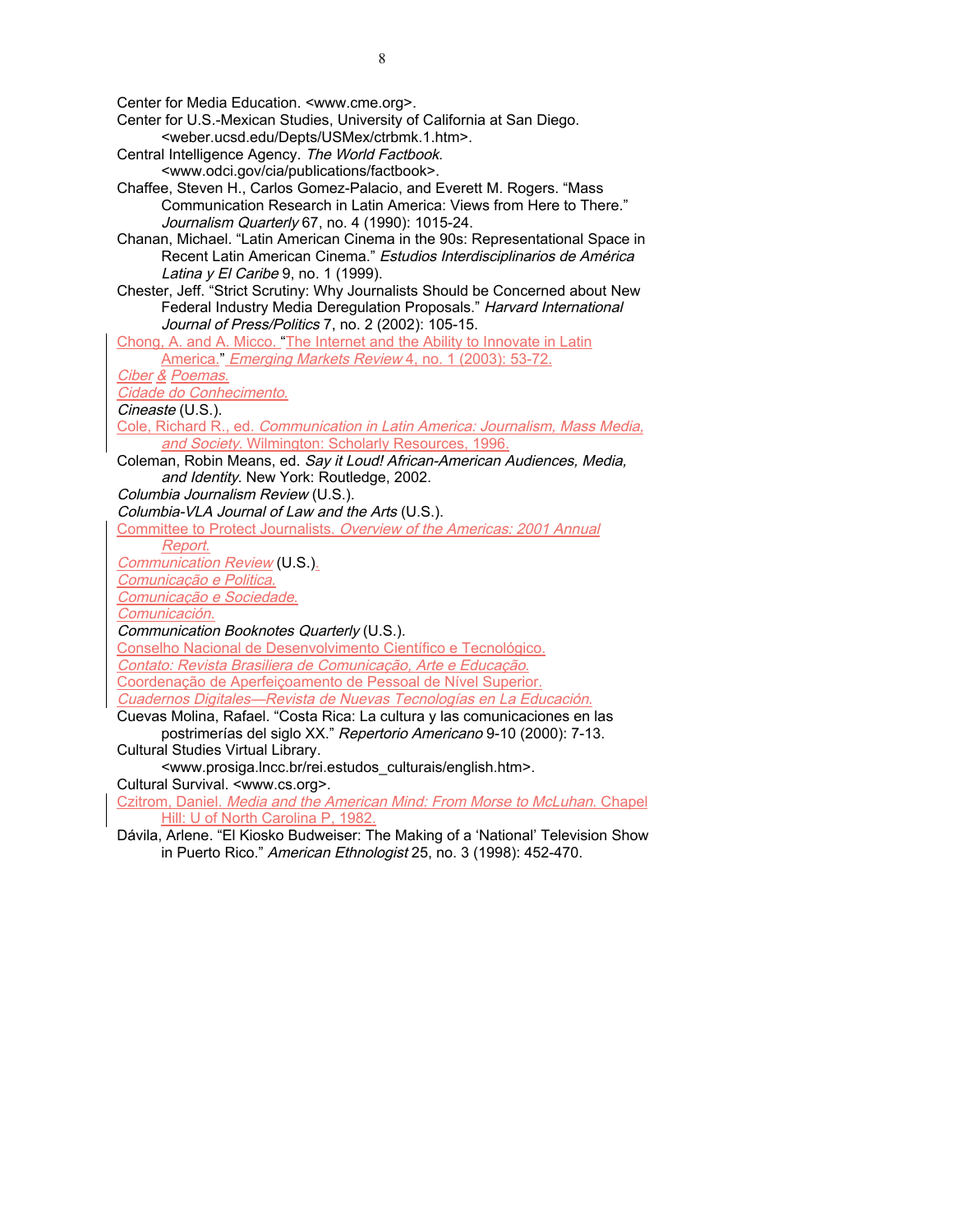- Dávila, Arlene. "Negotiating Culture and Dollars: The Politics of Corporate Sponsorship in Puerto Rico." Identities: Global Studies in Culture and Power 4, no. 1 (1997): 71-97.
- Dávila, Arlene. Latinos Inc.: The Marketing and Making of a People. Berkeley: U of California P, 2001.
- Day, J. Laurence. "United States News Coverage of Latin America: A Short Historical Perspective." Studies in Latin American Popular Culture 6 (1987): 301-09.
- Daza, Hernández G. TV. cultura: Los jóvenes en el proceso de enculturación. Bogotá: Cedal, 1990.
- Daza, Hernández G., ed. ?Participación social en los medios masivos? Canales regionales y sociedades urbanas. Bogotá: Fundación Konrad Adenauer, 1998.
- de Gouvea Neto, Raul. "Case Study: TV Globo—The Brazilian Media Giant." International Executive 39, no. 2 (1997): 255-69.
- De Lima, Venicio. "The State, Television, and Political Power in Brazil." Critical Studies in Mass Communication 5 (1988): 108-28
- de los Reyes, Aurelio. Cine y sociedad en México 1886-1930. 2 vols. México: Universidad Nacional Autónoma de México y Cineteca Nacional, 1981, 1993.
- de los Reyes, Aurelio. Los orígenes del cine en México. México: Universidad Nacional Autónoma de México, 1972.
- de Melo, J. M. "Communication Research: New Challenges of the Latin American School." Journal of Communication 43, no. 4 (1993): 182-90.
- Der Derian, James. Virtuous War: Mapping the Military-Industrial-Entertainment Network. Boulder: Westview P, 2001.
- Diálogos de la Comunicación.
- Dixon, T. L. and D Linz. "Overrepresentation and Underrepresentation of African Americans and Latinos as Lawbreakers on Television news." Journal of Communication 50 (2000): 131-54.

Dorfman, Ariel and Armand Mattelart. Para leer al pato Donald: Comunicación de masa y colonialismo. México: Siglo Veintiuno Editores, 2000.

- Douglas, María Eulalia. La Tienda Negra: El cine en Cuba, 1897-1990. Havana: Cinemateca de Cuba, 1996.
- Dow, Bonnie J. Prime-Time Feminism: Television, Media Culture, and the Women's Movement Since 1970. Philadelphia: U of Pennsylvania P, 1996.

Duarte, Luiz Guilherme. "The Impact of Regional Trade Pacts on Foreign TV Enterprises in Latin America." Transnational Broadcasting Studies 3 (1999).

Durán, Ignacio, Iván Trujillo, and Mónica Verea, eds. México Estados Unidos: Encuentros y desencuentros en el cine. México: Universidad Nacional Autónoma de México/Consejo Nacional para la Cultura y las Artes/Instituto Mexicano de Cinematografía, 1996.

Entertainment Law Review.

Entertainment and Sports Law Journal.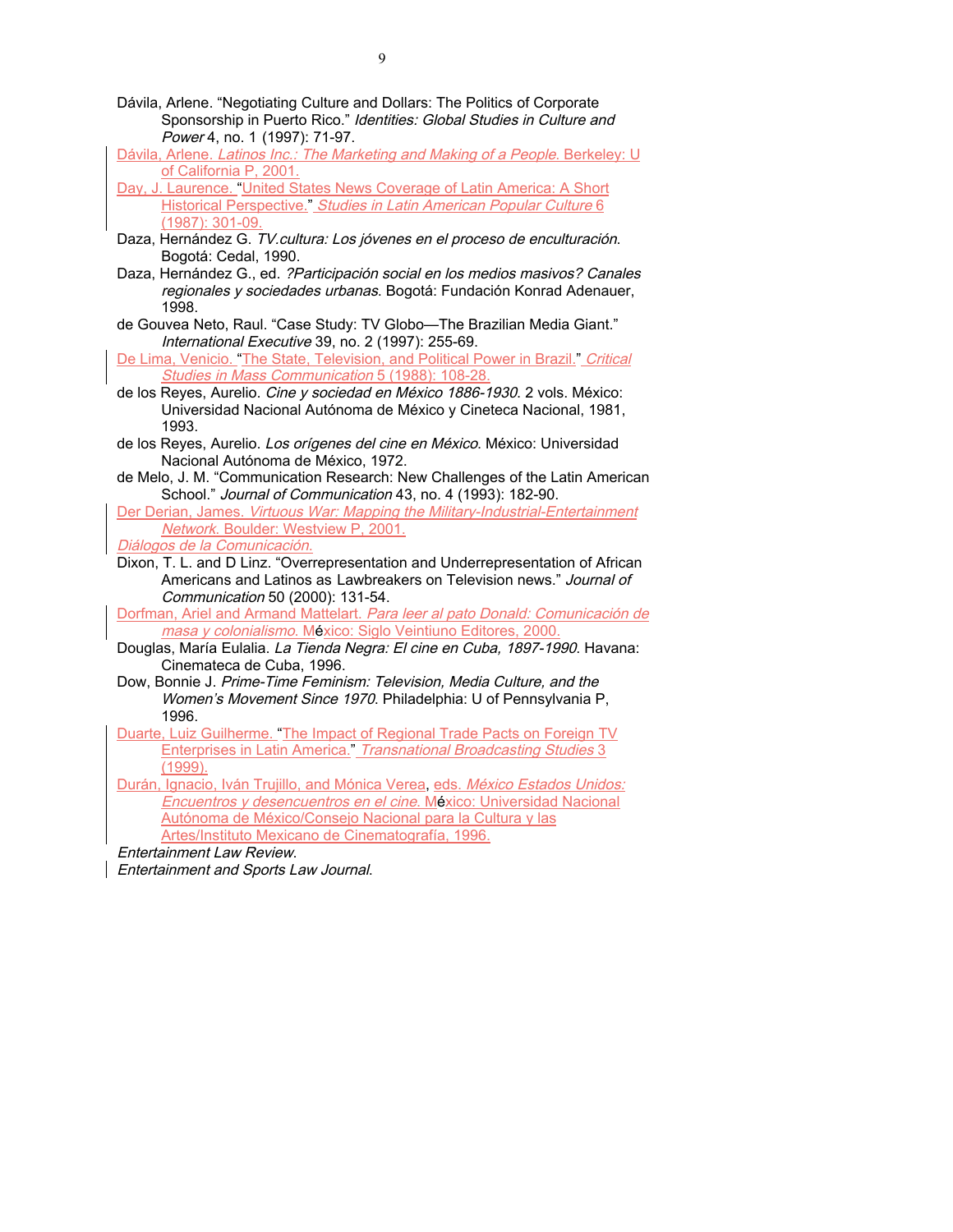EPTIC—Economía Política de las Tecnologías de la Información y de la Comunicación. <www.eptic.com.br>.

- Estache, Antonio, Marco Manacorda, and Tommaso Valetti. "Telecommunications Reform, Access Regulation, and Internet Adoption in Latin America." Economia 2 (2002): 153-217.
- Esteinou Madrid, Xavier. "La cultura y los medios de comunicación bajo la dinámica de la mano "invisible" del mercado." Revista Mexicana de Ciencias Políticas y Sociales 43, no. 171 (1998): 51-65.
- Everard, Jerry. Virtual States: The Internet and the Boundaries of the Nation-State. London: Routledge, 2000.
- Everett, Margaret. "Latin America On-Line: The Internet, Development, and Democratization." Human Organization: Journal of the Society for Applied Anthropology 57, no. 4 (1998): 385-94.

Fairness and Accuracy in Reporting (U.S.).

Falicov, Tamara L. "Argentina's Blockbuster Movies and the Politics of Culture under Neoliberalism." Media, Culture & Society 22, no. 3 (2000): 327-42. Federación Latinoamericana de Facultades de Comunicación Social.

Fejes, Fred. Imperialism, Media, and the Good Neighbor: New Deal Foreign Policy and United States Shortwave Broadcasting to Latin America. Norwood: Ablex, 1986.

Feminist Media Studies (U.S./U.K.).

- Fernández-Christlieb, Fatima. Los medios de difusión masiva en México. México: Juan Pablos Ed., 1993.
- Ferreira, Maria Nazareth. A comunicação (des)integradora na América Latina: Os contrastes do neoliberalismo. São Paulo: EDICON: CEBELA, 1995.

Ferreira, Maria Nazareth. *Impresa operaria no Brasil*. São Paulo: Atica, 1986. Ferrer, Aldo. De Cristobal Colon a Internet: América Latina y la globalización. N. P.: Fonda de Cultura Economica USA, 2001.

Film History (U.S.).

Foster, David William. Contemporary Argentine Cinema. U of Missouri P, 1992.

**Foster, David William. Gender and Society in Contemporary Brazilian** Cinema. Austin: U of Texas P, 2000.

- Fox, Claire F. "Fan Letters to the Cultural Industries: Border Literature about Mass Media." *Studies in 20<sup>th</sup> Century Literature* 25, no. 1 (2001): 15-45. Fox, Elizabeth, ed. Media and Politics in Latin America. London: Sage, 1988.
- Fox Elizabeth. "Communication Media in Latin America." Journal of Communication 44, no. 4 (1994): 4-8.
- Fox, Elizabeth. "Media and Culture in Latin America." International Media Research: A Critical Survey. Ed. John Corner, Philip Schlesinger, and Roger Silverstone. London: Routledge, 1997. 184-205.

Fox, Elizabeth. Latin American Broadcasting: From Tango to Telenovela. London: John Libbey, 1997.

Frederick, Howard H. Cuban-American Radio Wars: Ideology in International Telecommunications. Norwood: Ablex, 1986.

Freedom House. <www.freedomhouse.org>.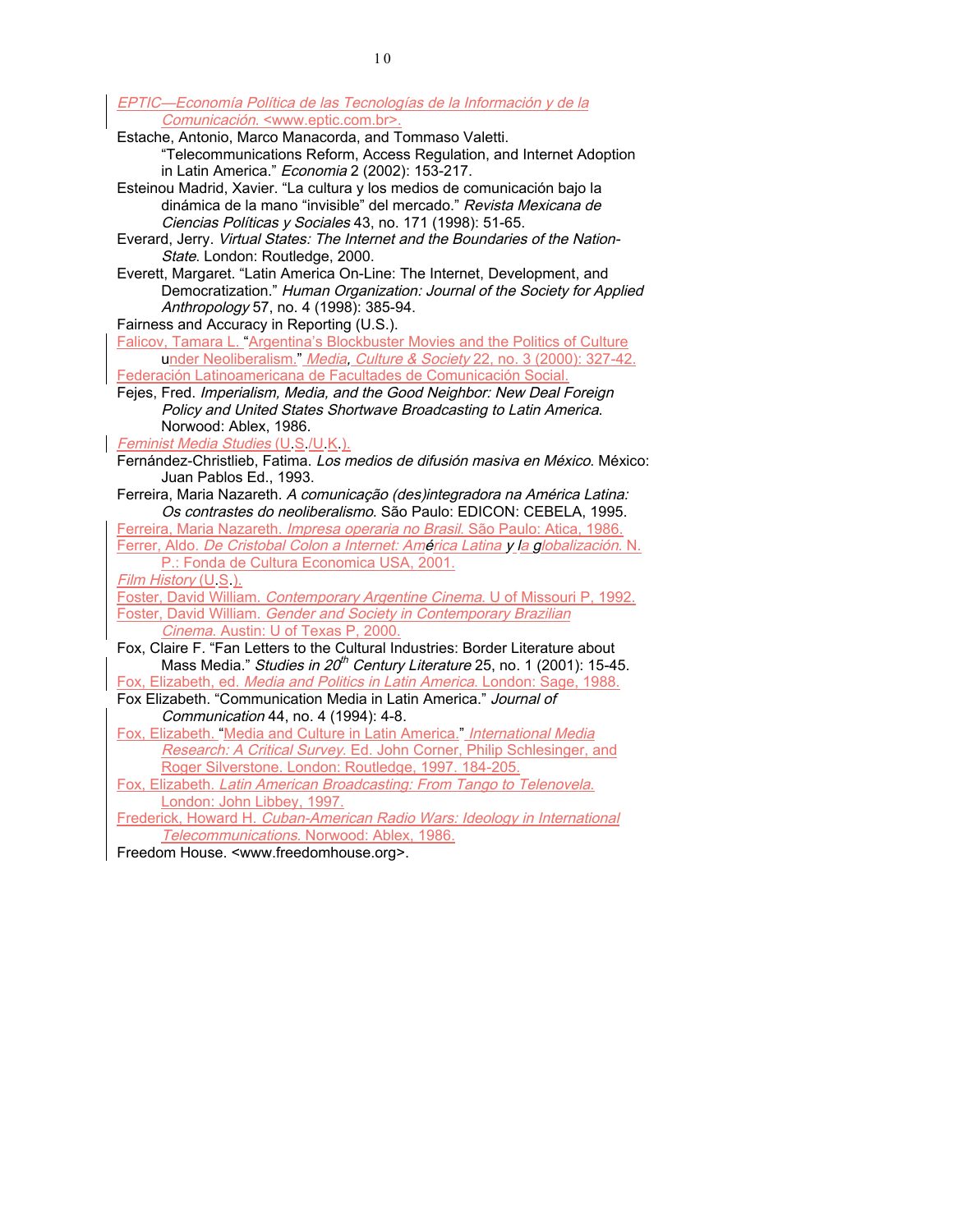| Fregoso, Rosa Linda. The Bronze Screen: Chicana and Chicano Film Culture.                          |
|----------------------------------------------------------------------------------------------------|
| Minneapolis: U of Minnesota P, 1993.                                                               |
| Fuenzalida, Valerio. La télévision pública en América Latina: Reforma o                            |
| privatización. México: Fondo de Cultura Económica, 2000.                                           |
| Fundação de Amparo à Pesquisa de Sergipe.                                                          |
| Gallo, Rubén. ""The Madness of Radio": Wireless Adventures in 1920s Mexico."                       |
| Studies in Latin American Popular Culture 20 (2001): 51-68.                                        |
| Galperin, Hernan. "Regulatory Reform in the Broadcasting Industries of Brazil                      |
| and Argentina in the 1990s." Journal of Communication 50 (2000): 176-91.                           |
| Gandy, Oscar H. Communication and Race: A Structural Perspective. Oxford:                          |
| Oxford UP, 1998.                                                                                   |
| García Canclini, Néstor and Carlos J. Moneta, eds. Las industrias culturales en                    |
| la integracion Latinoamericana. México: Grijalbo, 1999.                                            |
| García Canclini, Néstor. "Industrias culturales y globalización: Procesos de                       |
| desarrollo e integración en América Latina." Estudios Internacionales 33,                          |
| no. 129 (2000): 90-111.                                                                            |
| García Canclini, Néstor. "Por qué legislar sobre industrias culturales." Nueva                     |
| Sociedad 175 (2001): 60-69.                                                                        |
| García Canclini, Néstor. Consumers and Citizens: Globalization and Multicultural                   |
| Conflicts. Trans. George Yúdice. Minneapolis: U of Minnesota P, 2001.                              |
| García Canclini, Néstor. Hybrid Cultures: Strategies for Entering and Leaving                      |
| Modernity. Trans. Christopher L. Chiappari and Silvia L. López.                                    |
| Minneapolis: U of Minnesota P, 1995.                                                               |
| Gazette.                                                                                           |
| Getino, Octavio. Cine y televisión en América Latina: Producción y mercados.                       |
| Santiago de Chile: CICCUS, 1998.                                                                   |
| Getino, Octavio. La tercera mirada: Panorama del audiovisual Latino-americano.                     |
| Buenos Aires: Paidós, 1998.<br>Ghanem, Salma I. and Wayne Wanta. "Agenda-Setting and Spanish Cable |
| News." Journal of Broadcasting & Electronic Media 45, no. 2 (2001).                                |
| Gilly, Mary C. "Sex Role in Advertising: A Comparison of Television                                |
| Advertisements in Australia, Mexico, and the United States." Journal of                            |
| Marketing 52, no. 2 (1988): 75-85.                                                                 |
| Girbal de Blacha, Noemí M "Estado peronista, crédito y empresas de cultura                         |
| popular, 1946-1955: Un enfoque histórico económico." Secuencia 54                                  |
| $(2002): 7-37.$                                                                                    |
| Gitlin, Todd. Inside Prime Time, 2 <sup>nd</sup> ed. New York: Pantheon, 1994.                     |
| Gohn, Maria da Glória. Mídia, Terceiro Sector e MST: Impactos sobre o futuro                       |
| das cidades e do campo. Petrópolis: Vozes, 2000.                                                   |
| Gomez Vargas, Héctor. "Procesos históricos de recepción radiofónica: Mundos                        |
| sociales, universos paralelos." Estudios Sobre las Culturas                                        |
| Contemporáneas 2, no. 6 (1997).                                                                    |
| Gomez, Ricardo. "The Hall of Mirrors: The Internet in Latin America." Current                      |
| History 99 (2000): 72-77.                                                                          |

González Cueva, Eduardo. "Heroes or Hooligans: Media Portrayals of Peruvian Youth." NACLA Report on the Americas 32, no. 1 (1998): 30-35.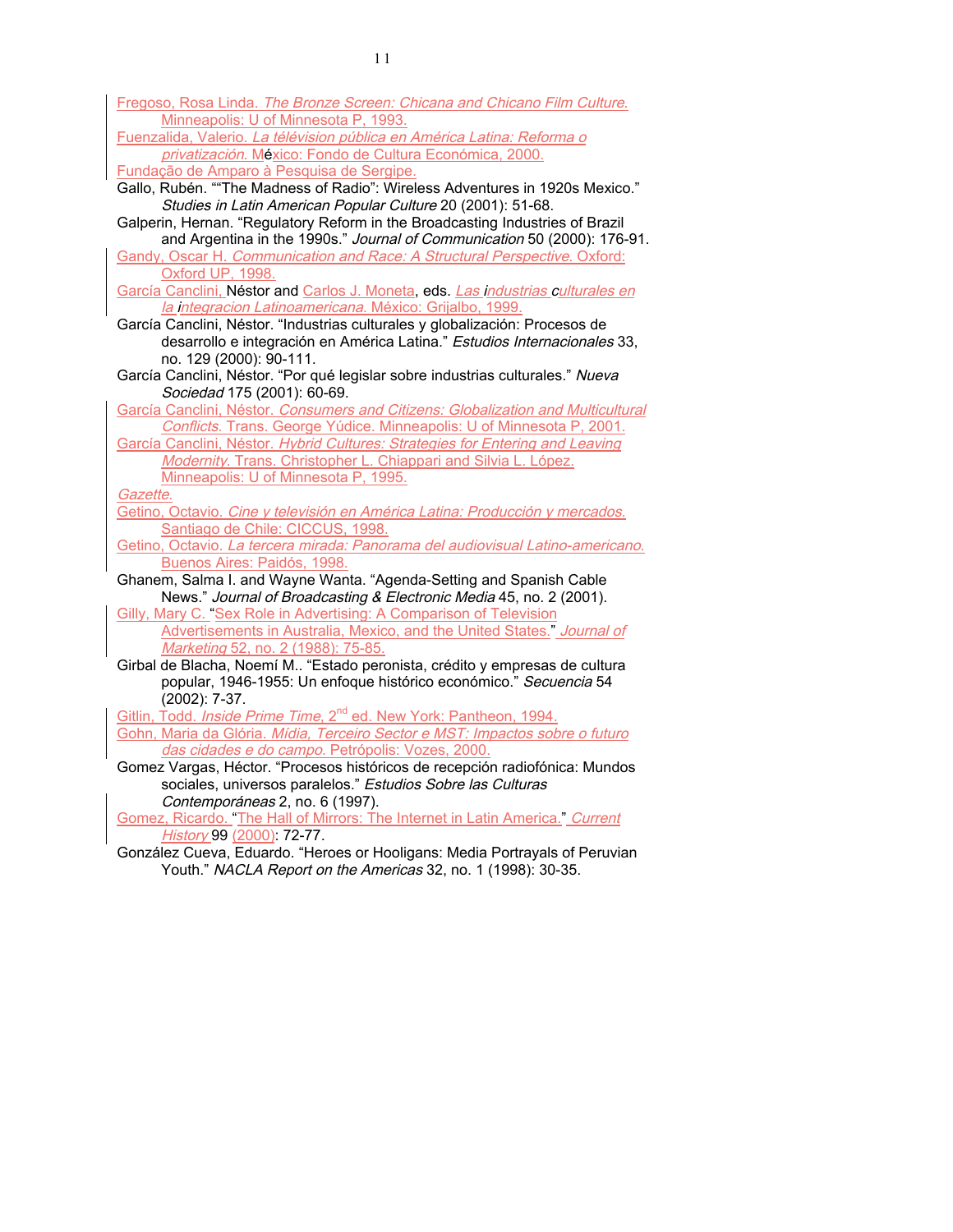- González, Rosa M. Media and Democracy in Latin America and the Caribbean. Paris: UNESCO, 1996.
- Gorriti, Gustavo. "Living Dangerously: Issues in Peruvian Press Freedom." Journal of International Affairs 47, no. 1 (1993): 223-41.
- Gray, Herman. Watching Race: Television and the Struggle for "Blackness". Minneapolis: U of Minnesota P, 1995.

Hachten, William A. The World News Prism: Changing Media of International Communication. Ames: Iowa State UP, 1999.

- Hallin, Daniel and S. Papathanassopoulos. "Political Clientelism and the Media: Southern Europe and Latin America in Comparative Perspective." Media, Culture & Society 24, no. 2 (2002): 175-95.
- Hallin, Daniel. "La Nota Roja: Popular Journalism and the Transition to Democracy in Mexico." Tabloid Tales. Ed. Colin Sparks and John Tulloch. London: Rowman and Littlefield, 2000.
- Hallin, Daniel C., We Keep America on Top of the World: Television Journalism and the Public Sphere. London: Routledge, 1993.

Handbook of Latin American Popular Culture. Westport: Greenwood P, 1985. Harvard International Journal of Press/Politics (U.S.).

- Haussen, Doris Fagundes. Rádio e Política: Tempos de Vargas e Perón, 2<sup>nd</sup> ed. Porto Alegre: Edipucrs, 2001.
- Hayes, Joy Elizabeth. Radio Nation: Communication, Popular Culture, and Nationalism in Mexico, 1920–1950. Tucson: U of Arizona P, 2000.

Health Communication.

- Hennebelle, Guy and Alfonso Gumucio-Dagrón. Les cinemas de l'Amérique latine. Paris: Pierre L'Herminier, 1981.
- Herman, Edward and Robert McChesney. The Global Media: The New Missionaries of Corporate Capitalism. London: Cassell, 1997.
- Hernández Vela Salgado, Edmundo. "Los medios de comunicación y la política exterior de México." Relaciones Internacionales 82 (2000): 117-21.
- Herran, Ma T., ed. La industria de los medios de comunicación en Colombia. Bogotá: Fescol, 1991.
- Hills, Jill. "Dependency Theory and its Relevance Today: International Institutions in Telecommunications and Structural Power." Review of International Studies 20, no. 2 (1994): 169-86.
- Hilmes, Michele, and Jason Loviglio, eds. Radio Reader: Essays in the Cultural History of Radio. New York: Routledge, 2002.

Himpele, Jeff. "Film Distribution as Media: Mapping Difference in the Bolivian Cinemascape." Visual Anthropology Review 12, no. 1 (1996): 47-66.

- Hinds, H. E. J. and S. B. Budke. "Contemporary Mexican Advertising in an Upper-Middle Class Newspaper, Excelsior (Excelsior), and a Lower-Class Tabloid !Alarma! (Alarm!)." Studies in Latin American Popular Culture 6 (1987): 69-114.
- Hintz, Eugenio. Historia y Filmografía del cine uruguayo. Montevideo: Ediciones de la Plaza, 1988.

Historical Journal of Radio, Film & Television.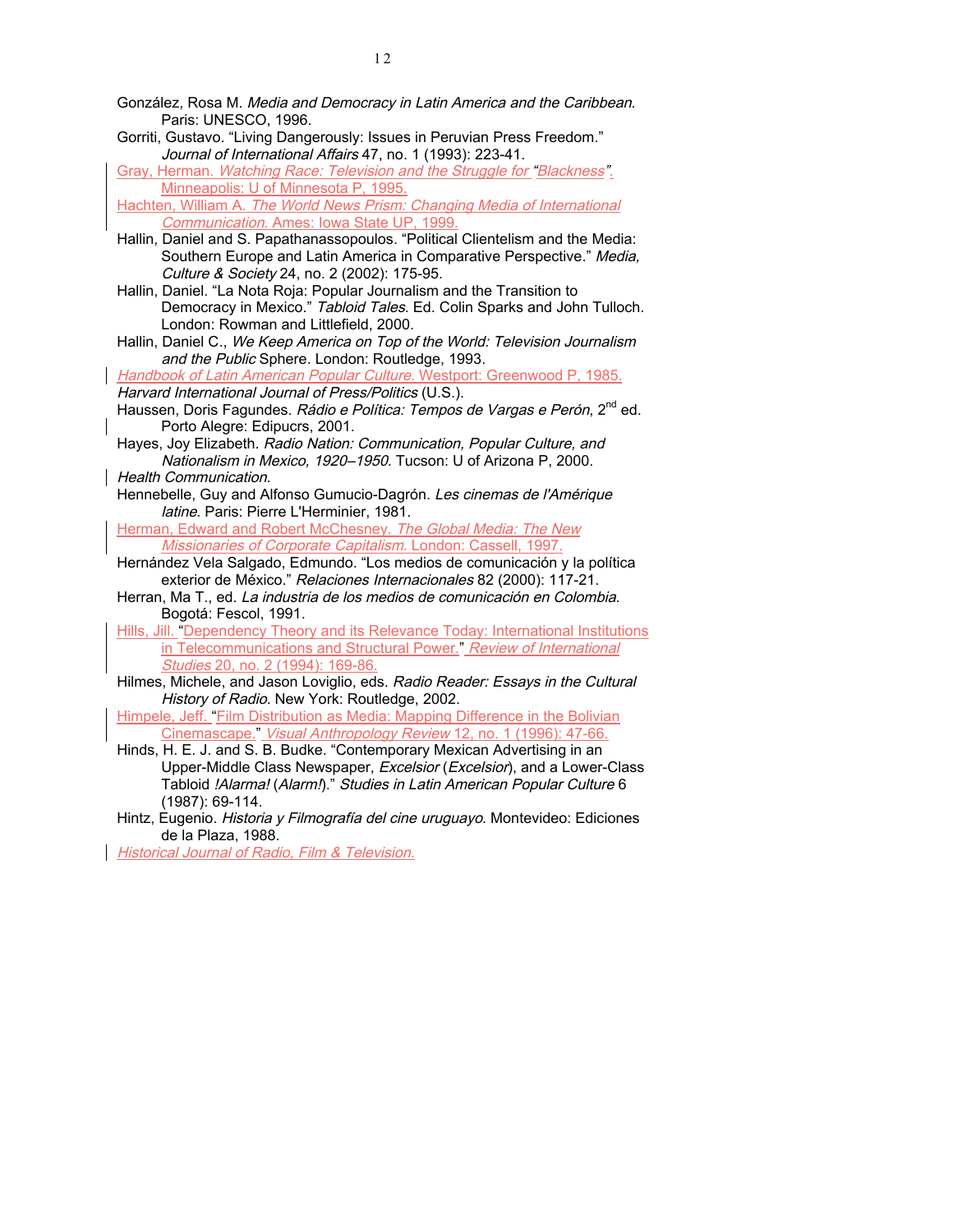Howenstine, E. "20 Years of Media and Development in Latin America: Trajectories by Canonical Correlation." Gazette 47, no. 2 (1991): 107-20. Hoynes, William. Public Television for Sale: Media, the Market, and the Public Sphere. Boulder: Westview P, 1994. Imagens. Inestrosa, S., ed. Diversidad, tecnología y comunicación. México: FELAFACS, Universidad Iberoamericana, 1997. InfoBrazil. Innovatec—Innovarium. Instituto Virtual Internacional de Mudanças Globais. Inter-American Development Bank. <www.iadb.org>. International Association for Media and Communication Research. International Association for Media History. International Communication Association. International Journal of Marketing. Internet Resources for Latin America. <lib.nmsu.edu/subject/bord/laguia>. Jane, Dulce M. et al.. "Do Cuban American Women Suffer from Eating Disorders?: Effects of Media Exposure and Acculturation." Hispanic Journal of Behavioral Sciences 21, no. 2 (1999): 212-18. Johns, Christina Jacqueline and P. Ward Johnson. State Crime, the Media, and the Invasion of Panama. New York: Praeger, 1994. Johnson, Randal and Robert Stam, eds. Brazilian Cinema, rev. ed. New York: Columbia UP, 1995. Johnson, Randal. "Film Policy in Latin America." Film Policy: International. National and Regional Perspectives. Ed. Albert Moran. London: Routledge, 1996. 128-47. Journal of Broadcasting & Electronic Media (U.S.). Journal of Communication (U.S.). Journal of International Communication. Journal of Marketing (U.S.). Journal of Media Economics (U.S.). Journal of Radio Studies (U.S.). Journalism & Communication Monographs (U.S.). Journalism & Mass Communication Quarterly (U.S.). Journalism (U.S./U.K.). Journalism History (U.S.). Juffer, Jane. "Who's the Man? Sammy Sosa, Latinos, and Televisual Redefinitions of the "American" Pastime." Journal of Sport & Social Issues 26, no. 4 (2002): 337-59. Kaiser Network. <www.kaisernetwork.org>. Keillor, B. D. and R. S. Parker. "Influences on Adolescent Brand Preferences in the United States and Mexico." Journal of Advertising Research 36, no. 3 (1996): 47-56. Keller, Gary D. Hispanics and United States Film: An Overview and Handbook. Tempe: Bilingual Review/P, 1993; The Bilingual Review 18, nos. 2-3 (1993).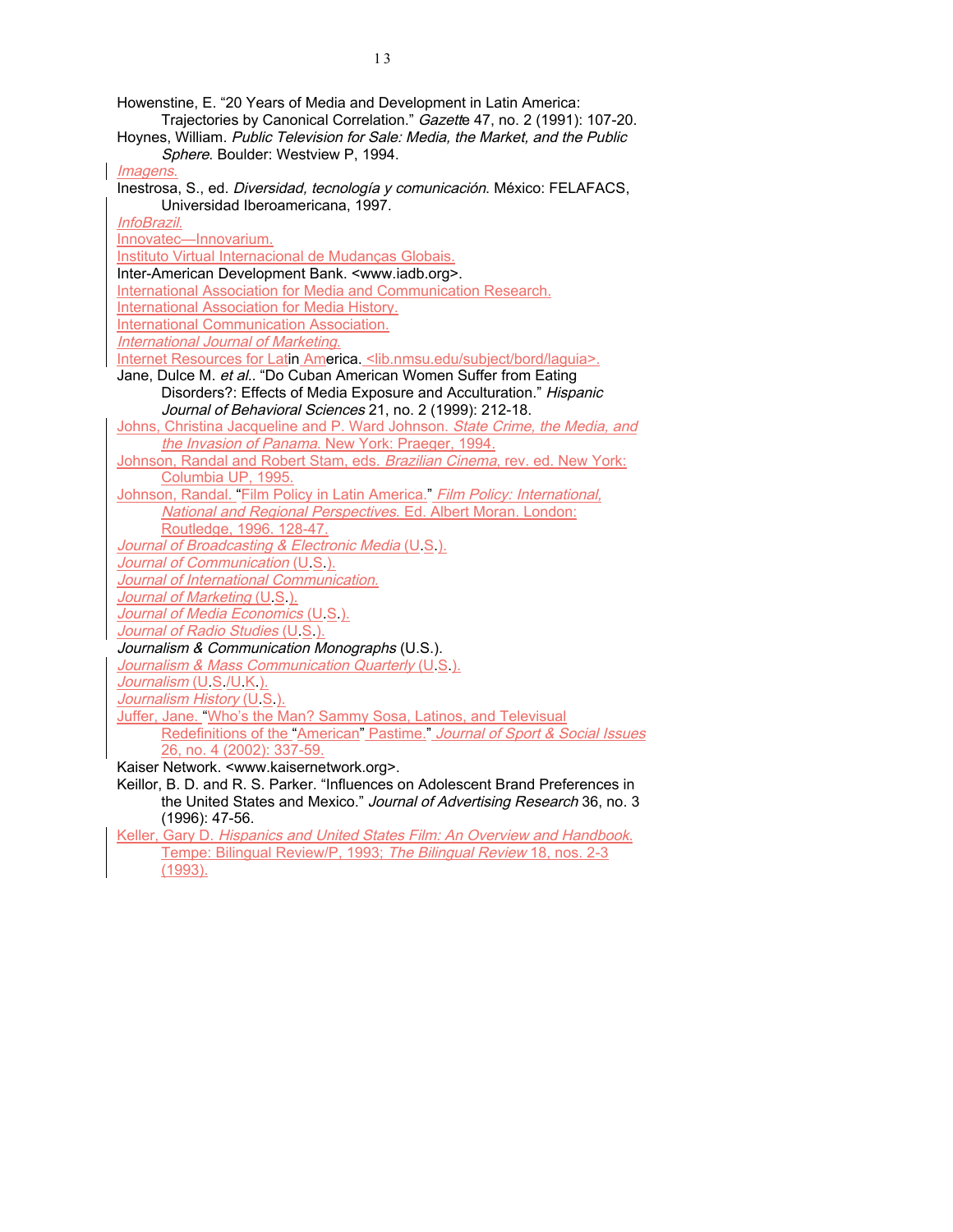- Kim, Lahn Sung. "Invisible and Undocumented: The Latina Maid on Network Television." Aztlán 24, no. 1 (1999): 107-28.
- King, John, Ana M. López, and Manuel Alvarado, eds. Mediating Two Worlds: Cinematic Encounters in the Americas. London: British Film Institute, 1993.
- King, John. Magical Reels: A History of Cinema in Latin America. London: Verso, 1990.
- Kossick, Robert M. "The Emerging Disharmony of Electronic Commerce Legislation in Latin America." Tulane Journal of International and Comparative Law 9 (2001).
- Kossick, Robert. "The Internet in Latin America: New Opportunities, Developments, & Challenges." University International Law Review 16 (2001).
- Krohling, C. "Participación en las radios comunitarias en Brasil." Signo y Pensamiento 33 (1998): 35-46.
- La Pastina, Antonio C. "Product Placement in Brazilian Prime Time Television: The Case of the Reception of a Telenovela." Journal of Broadcasting & Electronic Media 45, no. 4 (2001): 541-58.
- Lasagni, Cristina and Giuseppe Richeri. L'altro mondo quotidiano: Telenovelas TV brasiliana e dintorni. Rome: Edizioni RAI, 1986.
- Latin American and Caribbean Government Documents Project. <www.library.cornell.edu/colldev/ladocshome.html>.
- Latin America/Caribbean: New Media. <www.universes-inuniverse.de/america/e\_med.htm>.
- Latin American Studies Association. <www.info.pitt.edu/~lasa>. Latin American Video Archives. <www.lavavideo.org>.
- Latin Film Network. <www.latinfilmnetwork.com/festivals.htm>. Latin Trade.
- Latino On-Line News Network. <www.latnn.com>.
- Laudano, Claudia Nora. ""Talk Shows": Entre la visualidad de la violencia y la invisibilización de la subordinación." Feminaria 11, no. 21 (1998): 34-44.
- Lawson, Chappell H. Building the Fourth Estate: Democratization and the Rise of a Free Press in Mexico. Berkeley: U of California P, 2002.
- Leal, Ondina Fachel. "Popular Taste and Erudite Repertoire: The Place and Space of Television in Brazil." Cultural Studies 4, no. 1 (1990): 19-39.
- Lent, John A., ed. Bibliographic Guide to Caribbean Mass Communication. Westport: Greenwood P, 1992.
- Lent, John. Mass Communications in the Caribbean. Ames: Iowa State UP, 1990.
- Levine, Elana. "Constructing a Market, Constructing an Ethnicity: U.S. Spanish Language Media and the Formation of a Syncretic Latino/a Identity." Studies in Latin American Popular Culture 20 (2001): 33-50.
- Lewis, Justin. Constructing Public Opinion: How Elites do What They Like and why we Seem to go Along with it. New York: Columbia UP, 2001.
- López de la Roche, Fabio. "Comunicación, procesos culturales y política en América Latina." Revista Foro 40 (2001): 51-65.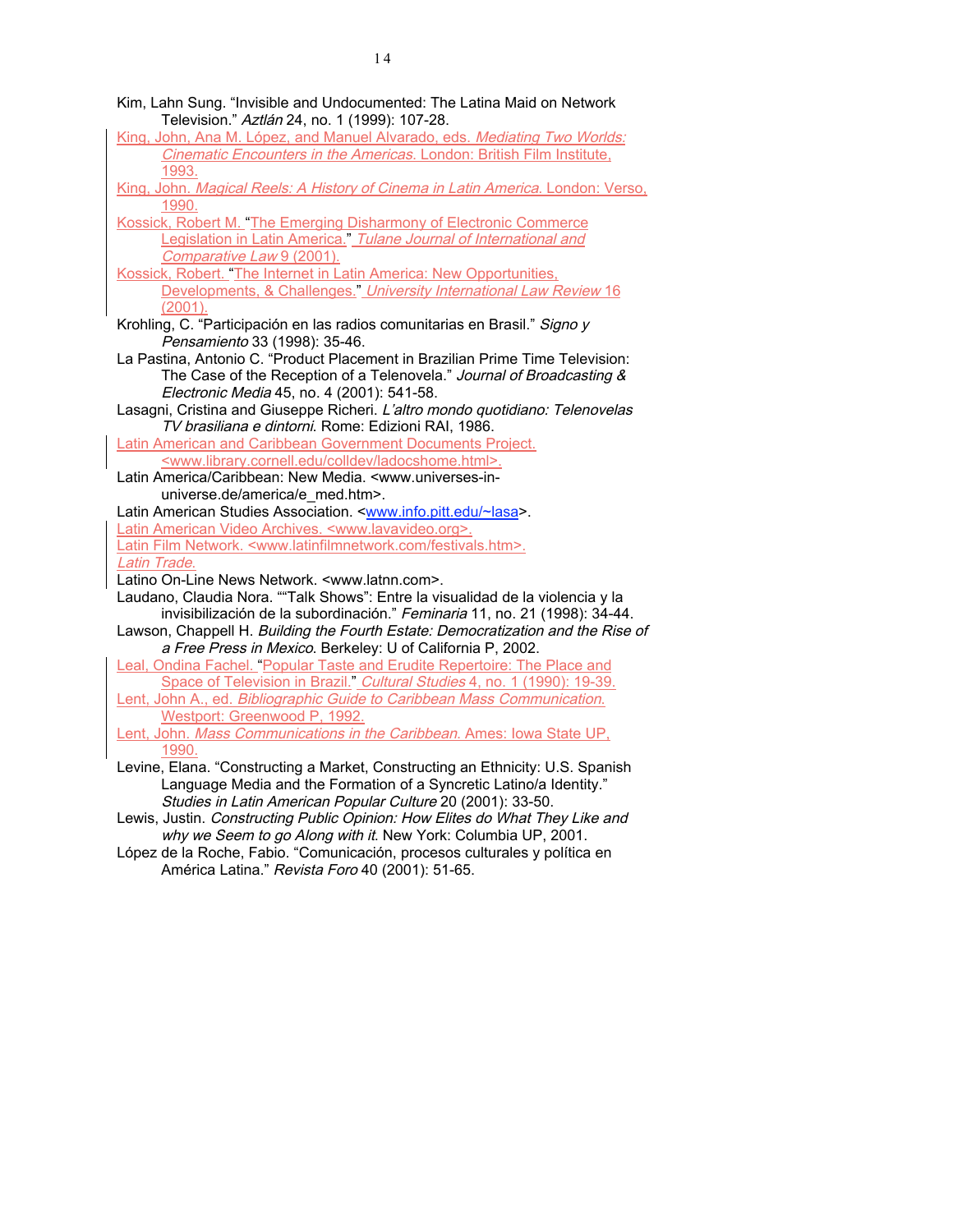- López de la Roche, Fabio. "El pensamiento de Martín-Barbero, la situación colombiana y los replanteamientos de la política desde la cultura y la comunicación en América Latina de fin de siglo." Journal of Iberian and Latin American Studies 7, no. 1 (2001): 133-53.
- López de la Roche, Fabio. "Opinión, información y ficción en los medios colombianos." Revista Foro 45 (2002): 62-72.
- López, Ana M. "Our Welcomed Guests: Telenovelas in Latin America." To Be Continued … Soap Opera Around the World. Ed. Robert C. Allen. London: Routledge, 1995.
- López, Ana M. "Early Cinema and Modernity in Latin America." Cinema Journal 40, no. 1 (2000) 48-78.
- López, Ana M. "Facing Up to Hollywood." Reinventing Film Studies. Ed. Christine Gledhill and Linda Williams. London: Arnold, 2000. 419-37.
- Loyola Entertainment Law Journal (U.S.).
- Mahan, Elizabeth. "Communications, Culture and the State in Latin America." Journal of Interamerican Studies and World Affairs 32 (1990): 146-54.
- Mahan, Elizabeth. "Media, Politics, and Society in Latin America." Latin American Research Review 30, no. 3 (1995): 138-63.
- Mariscal, Jorge. "Chicanos and Latinos in the Jungle of Sports Talk Radio." Journal of Sport & Social Issues 23, no. 1 (1999): 111-17.
- Martin, Michael T., ed. New Latin American Cinema: Studies of National Cinemas. Detroit: Wayne State UP, 1997.
- Martin, Michael T., ed. New Latin American Cinema: Theory, Practices and Transcontinental Articulations. Detroit: Wayne State UP, 1997.
- Martín-Barbero, Jésus and Germán Rey. Los ejercicios del ver: Hegemonía audiovisual y ficcíon televisiva. Barcelona: Editorial Gedisa, 1999.
- Martín-Barbero, Jesús. "El miedo a los medios: política, comunicación y nuevos modos de representación." Nueva Sociedad 161 (1999): 43-56.
- Martín-Barbero, Jesús. "Latin America: Cultures in Communication Media." Journal of Communication 43, no. 2 (1993): 18-30.
- Martín-Barbero, Jesús. "Medios y culturas en el espacio latinoamericano." Iberoamericana 2, no. 6 (2002): 89-106.
- Martín-Barbero, Jesús. "Transformations in the Map: Identities and Culture Industries." Trans. Zilkia Janer. Latin American Perspectives 27, no. 4 (2000): 27-48.
- Martín-Barbero, Jésus. Communication, Culture, and Hegemony: From Media to Mediations. London: Sage, 1993.
- Martinez, H. Lo popular en y ante la televisión: Un diagnóstico y una propuesta. Bogotá: Cinep, 1983.
- Mastrini, Guillermo and César Bolaño, eds. Globalización y monopolios en la comunicación en América Latina: Hacia una economía política de la comunicación. Buenos Aires: Editorial Biblos, 1999.
- Mato, Daniel, ed. Estudios y otras prácticas intelectuales Latinoamericanas en cultura y poder. Caracas: Consejo Latinoamericano de Ciencias Sociales, CEAP, FACES, Universidad Central de Venezuela, 2002.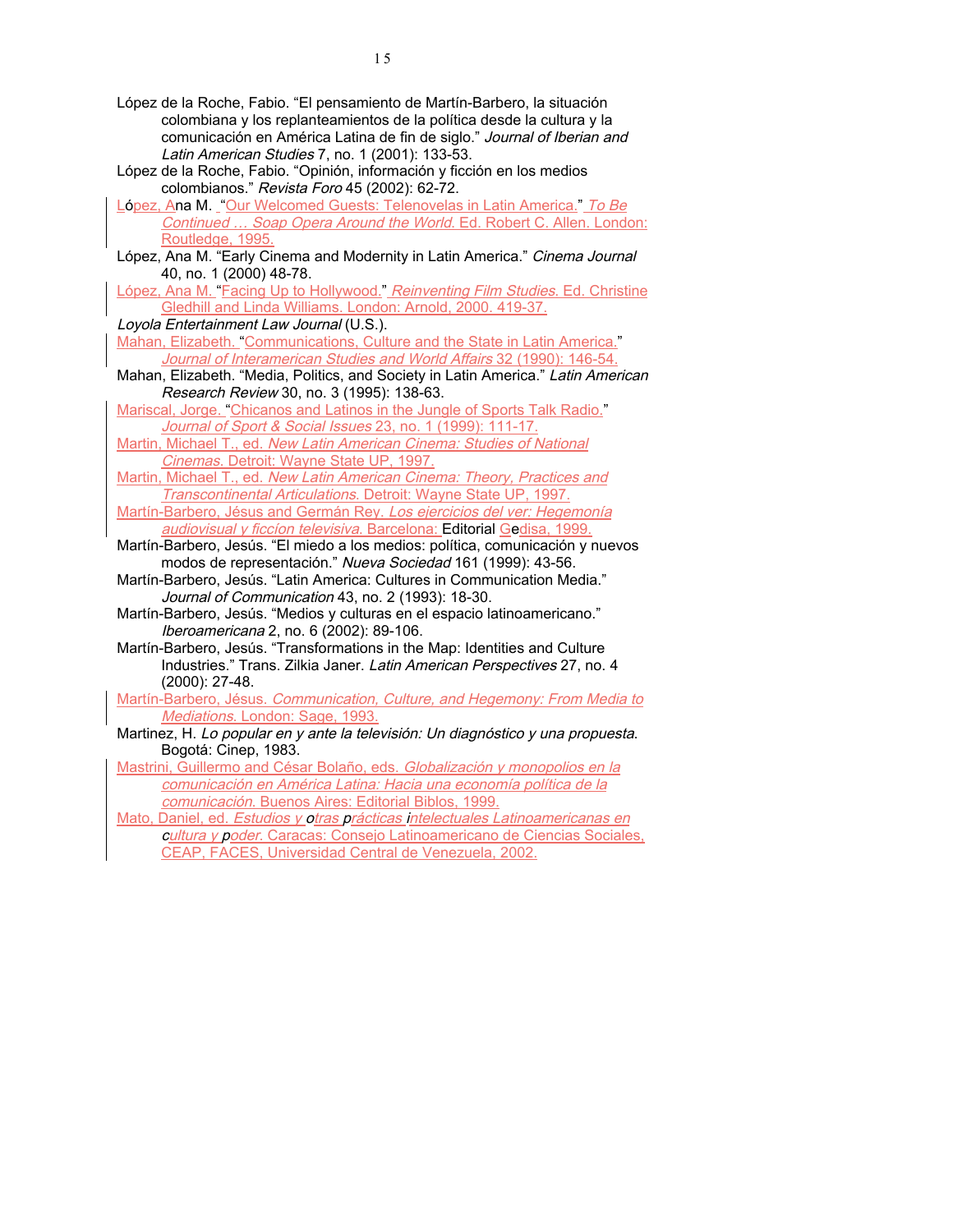- Mato, Daniel, Ximena Agudo, and Illia Garcia, eds. América Latina en tiempos de globalización II. Caracas: UNESCO, 2000.
- Mattelart, Armand and Michèle Mattelart. The Carnival of the Image: Brazilian Television Fiction. New York: Bergin & Garvey, 1990.
- Mattelart, Michèle. Women, Media and Crisis: Femininity and Disorder. London: Comedia, 1986.
- Mazziotti, Nora. La industria de la telenovela: La producción de ficción en América latina. Buenos Aires: Paidós, 1996.
- McAnany, Emile G. "Television and Cultural Discourses: Latin American and United States Comparisons." Studies in Latin American Popular Culture 8 (1989): 1-21.
- McAnany, Emile G. and A. La Pastina. "Telenovela Audiences." Communication Research 21, no. 6 (1994).
- McAnany, Emile G. and Kenton T. Wilkinson, eds. Mass Media and Free Trade: NAFTA and the Cultural Industries. Austin: U of Texas P, 1996.
- McChesney, Robert W. Rich Media Poor Democracy: Communication Politics in Dubious Times. Urbana: U of Illinois P, 1999.

Media Development.

Media History (U.K.).

- Media, Culture & Society (U.K.).
- Meehan, Eileen R. and Ellen Riordan, eds. Sex and Money: Feminism, Political Economy, and Media Studies. Minneapolis: U of Minnesota P, 2001.
- Mello E Souza, C. Impressões do Brasil: A imprensa braileira através dos tempos: Rádio. Jornal. TV. São Paulo: Grupo Machline, 1986.
- Mendes de Almeida, Candido José and Maria Elisa de Araújo, eds. As perspectivas da televisão Brasiliera au vivo. Rio de Janeiro: Imago, 1995.
- Menendez-Alarcon, A. V. "Television Culture: The Dominican Case." Studies in Latin American Popular Culture 12 (1993): 95-112.
- Mera, Jorge and Carlos Ruiz. "Freedom of the Press: Censorship and Cultural Policy in Chile." Studies in Communications 4 (1990): 21-38.
- Meyrowitz, Joshua. No Sense of Place: The Impact of Electronic Media on Social Behavior. New York: Oxford UP, 1985.
- Miguel, Luis Felipe. "Meios de comunicação de massa e política no Brasil." Diálogos Latinoamericanos 3 (2001): 43-70.
- Miller, Cynthia J. "The Social Impacts of Televised Media Among the Yucatec Maya." Human Organization 57, no. 3 (1998): 307-14.
- Minow, Newton. "The Broadcasters are Public Trustees." Radio & Television: Readings in the Mass Media. Ed. Allen Kirschener and Linda Kirschener. New York: Odyssey P, 1971. 207-17.
- Miralles C., Ana María. "Medios y elecciones: La fabricación del consenso." Revista Foro 45 (2002): 50-61.

Mora, Carl J. Mexican Cinema: Reflections of a Society 1896-1980. Berkeley: U of California P, 1982.

Morrissey, Marietta. ""Tres Mujeres": Reclaiming National Culture in the Post-Colonial Telenovela." Studies in Latin American Popular Culture 21 (2002): 221-32.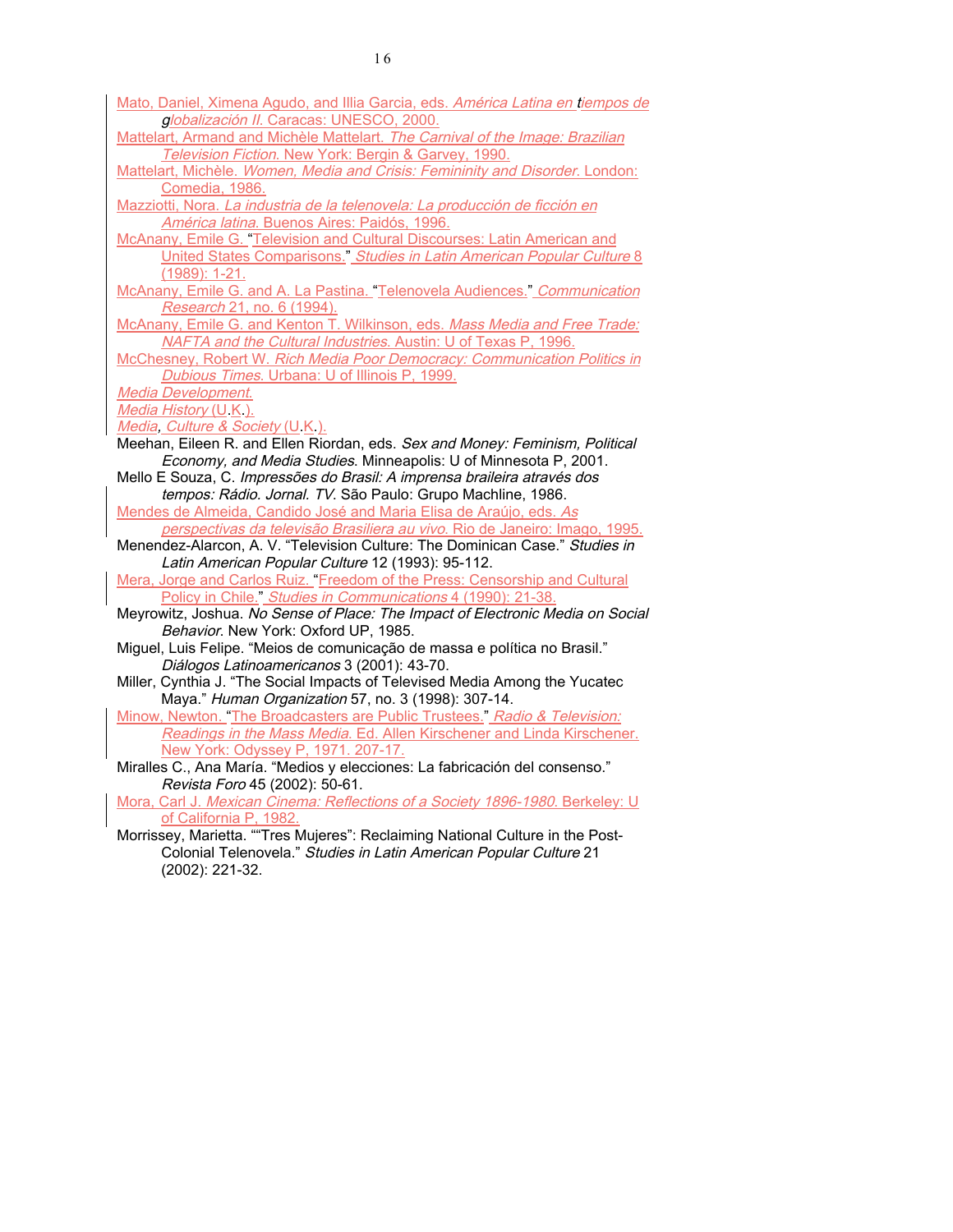| MPA-LA. The Motion Picture Association-America Latina.                                                                          |
|---------------------------------------------------------------------------------------------------------------------------------|
| <http: default.asp="" mpa-al="" www.mpaa.org="">.</http:>                                                                       |
| Naficy, Hamid. The Making of Exile Cultures: Iranian Television in Los Angeles.                                                 |
| Minneapolis: U of Minnesota P, 1993.                                                                                            |
| <b>National Communication Association (U.S.).</b>                                                                               |
| Navarrete, Lisa and Charles Kamasaki. Out of the Picture: Hispanics in the                                                      |
| Media. Washington, D.C.: National Council of La Raza, 1994.                                                                     |
| Nerone, John. Violence Against the Press: Policing the Public Sphere in U.S.                                                    |
| History. New York: Oxford UP, 1994.                                                                                             |
| New Media & Society (U.S./U.K.).                                                                                                |
| Nichols, Bill. "What Really Happened: The Ax Fight Reconsidered." Media                                                         |
| International Australia 82 (1996): 6-11.                                                                                        |
| Nielsen Media Research. Hispanic-American TV Population Growth Trends.                                                          |
| 2002. <www.nielesenmedia.com ethnicmeasure="" hispanic-<="" td=""></www.nielesenmedia.com>                                      |
| american/hisp pop growth.html>.                                                                                                 |
| Noguer, Jorge Eduardo. Radiodiffusion en la Argentina. Editorial Bien Común,                                                    |
| 1985.<br>Noriega, Chon A. Shot in America: Television, the State, and the Rise of Chicano                                       |
| Cinema. Minneapolis: U of Minnesota P, 2000.                                                                                    |
| Noriega, Chon A., ed. Visible Nations: Latin American Cinema and Video.                                                         |
| Minneapolis: U of Minnesota P, 2000.                                                                                            |
| Noriega, Chon A "The Aztlán Film Institute's Top 100 List." Aztlán 23, no. 2                                                    |
| $(1998): 1-9.$                                                                                                                  |
| Noriega, Chon, ed. Chicanos and Film: Essays on Chicano Representation and                                                      |
| Resistance. Minneapolis: U of Minnesota P, 1992.                                                                                |
| Noriega, Chon. "Citizen Chicano: The Trials and Titillations of Ethnicity in the                                                |
| American Cinema, 1935-1962." Social Research 58, no. 2 (1991): 413-38.                                                          |
| Observatório da Imprensa.                                                                                                       |
| Organization of American Status. <www.oas.org>.</www.oas.org>                                                                   |
| Orozco, Federico Dávalos. Albores del cine mexicano. México: Clio, 1996.                                                        |
| Ortiz, Gonzalo. En el alba del milenio: Globalización y medios de comunicación                                                  |
| en América Latina. Quito: Corporación Editora Nacional, 1999.                                                                   |
| Ouellette, Laurie. Viewers Like You? How Public TV Failed the People. New                                                       |
| York: Columbia UP, 2002.                                                                                                        |
| Paranaguá, Paulo Antonio, ed. Le cinema brésilien. Paris: Centre Georges                                                        |
| Pompidou, 1987.                                                                                                                 |
| Paranaguá, Paulo Antonio. Cinéma na America Latina: Longe de Deus e perto<br>de Hollywood. Porto Alegre: L & PM Editores, 1985. |
| Paredes, Mari Castañeda. "Television Set Production at the US-Mexico Border:                                                    |
| Trade Policy and Advanced Electronics for the Global Market." Critical                                                          |
| Cultural Policy: A Reader. Ed. Justin Lewis and Toby Miller. Oxford:                                                            |
| Blackwell, 2003. 272-81.                                                                                                        |
| Paredes, Mari Castañeda. "The Reorganization of Spanish-Language Media                                                          |
| Marketing." Continental Order? Integrating North America for                                                                    |
| Cybercapitalism. Ed. Vincent Mosco and Dan Schiller. Lanham: Rowman                                                             |
| & Littlefield, 2001. 120-35.                                                                                                    |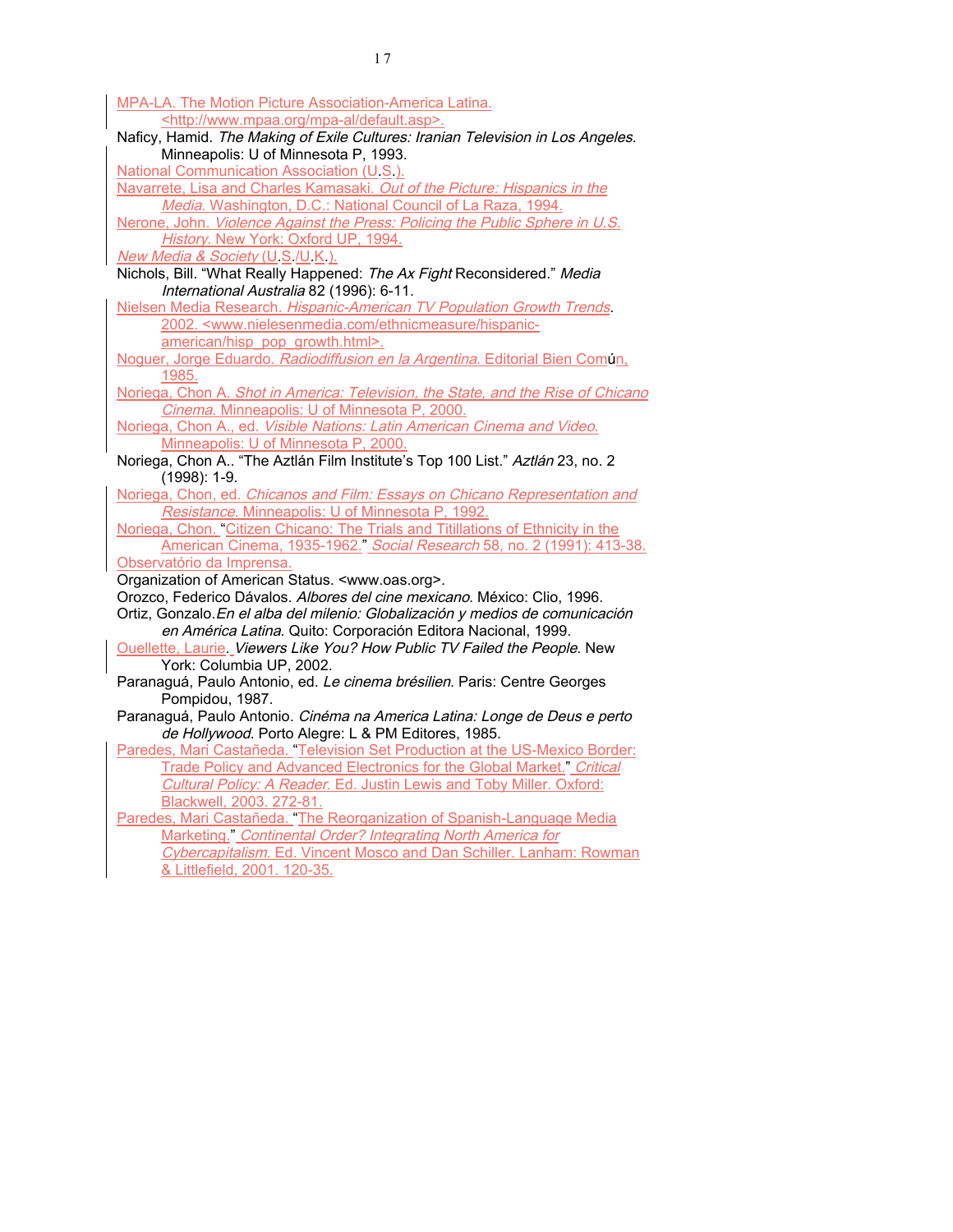- Paz Soldán, Edmundo and Debra A. Castillo. Latin American Literature and Mass Media. New York: Garland, 2001.
- Peck, Janice. The Gods of Televangelism: The Crisis of Meaning and the Appeal of Religious Television. Cresskill: Hampton P, 1993.
- Pensamiento Comunicacional Latino Americano.
- Pepino Barale, A. M. "Radio educativa, popular y comunitaria en América Latina: La formación de un nuevo sujeto social." Signo y Pensamiento 33 (1998): 27-34.
- Perez-Linan, Anibal. "Television News and Political Partisanship in Latin America." Political Research Quarterly 55, no. 3 (2002): 571-89.
- Perkins M. "Freedom(s) of the Press in Latin America: Reconciling Societal and Individual Rights in International Law." Gazette 64, no. 1 (2002): 5-19. Petrazzini B. A. and A. Guerrero. "Promoting Internet Development: The Case of Argentina." Telecommunications Policy 24, no. 2 (2000): 89-112.
- Pew Research Center for the People & the Press. What the World Thinks in 2002: How Global Publics View: Their Lives, Their Countries, America. Washington: Pew Charitable Foundation, 2002.
- Pew Internet & American Life Project. Hispanics and the Internet. Washington: Pew Internet & American Life Project, 2001.
- Pick, Zuzana M., ed. The New Latin American Cinema: A Continental Project. Austin: U of Texas P, 1993.
- Pinsky, I. and M. T. A. Silva. "A Frequency and Content Analysis of Alcohol Advertising on Brazilian Television." Journal of Studies on Alcohol 60, no. 3 (1999): 394-99.
- Political Communication.
- Porto, Mauro P. "Telenovelas and Politics in the 1994 Brazilian Election." Communication Review 2, no. 4 (1998).
- Portugal, Ana María and Carmen Torres. Por todos los medios: Comunicación y genero. Santiago: Isis Internacional, 1996.
- Pribram, E. Deidre. Cinema & Culture: Independent Film in the United States, 1980-2001. New York: Peter Lang, 2002.
- Priess, Frank. "Entre la influencia política y los intereses comerciales: Los medios de comunicación en América Latina como actores sociales." Iberoamericana 2, no. 6 (2002): 107-25.
- Primo, Alex Fernando Teixeira. "The Paradoxical Brazilian Views Concerning American Media Products." Images of the U.S. Around the World: A Multilateral Perspective. Ed. Yahya R. Kamalipour. Albany: State U of New York P, 1999. 179-95.
- Project for Excellence in Journalism and Committee of Concerned Journalists. A Question of Character: How the Media Have Handled the Issue and How the Public has Reacted. Pew Charitable Trusts, 2000.
- Project for Excellence in Journalism. The War on Terrorism: The Not-So-New Television News Landscape, 2002.
- Ramirez Berg, Charles, ed. Latino Images in Film: Stereotypes, Subversion, & Resistance. Austin U of Texas P, 2002.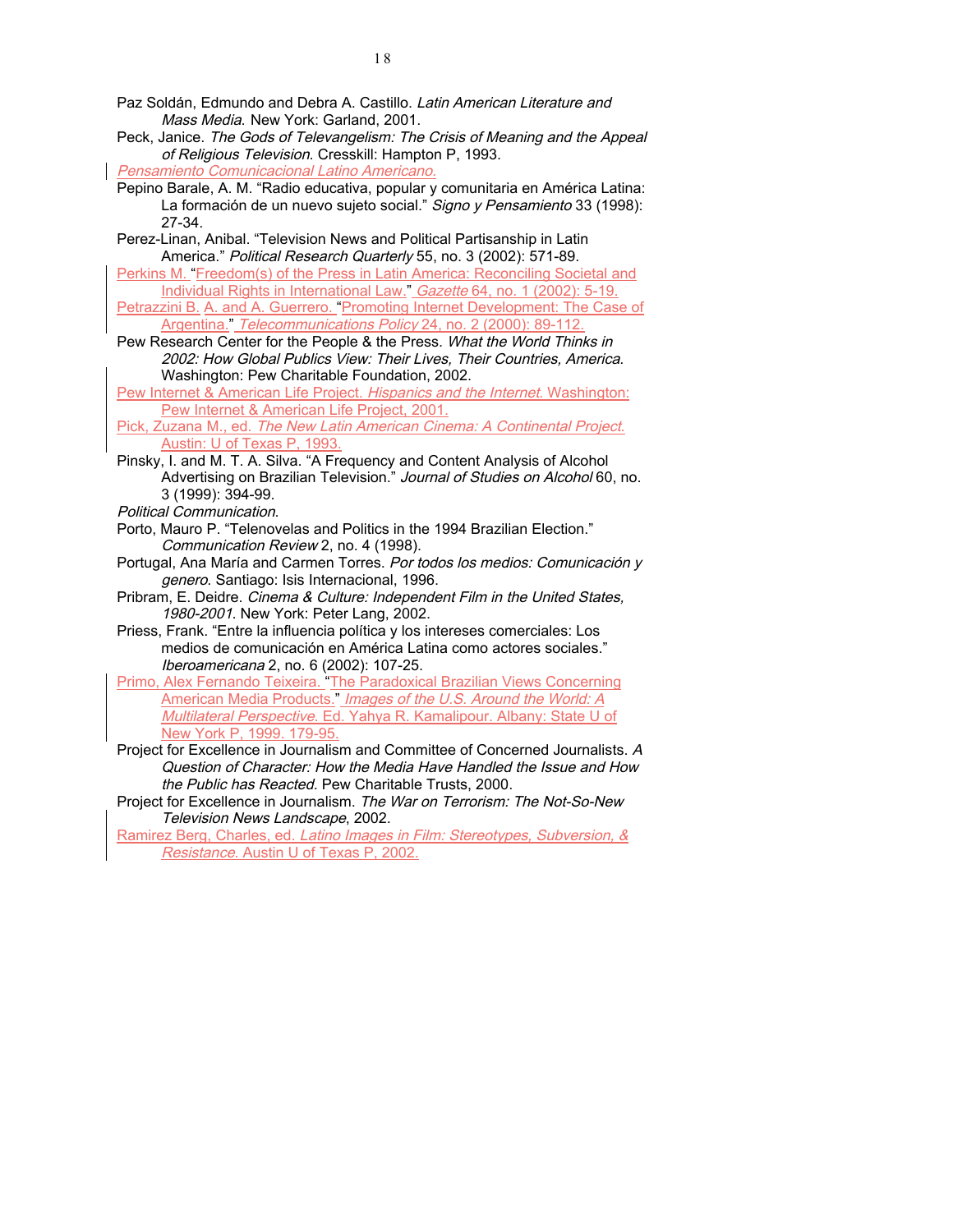- Ramos, Alcida Rita. "Reflecting on the Yanomami: Ethnographic Images and the Pursuit of the Exotic." Cultural Anthropology 2, no. 3 (1987): 284-304.
- Ramos, Fernão, ed. História do cinema brasileiro. São Paulo: Art Editora, 1987. Rashkin, Elissa J. Women Filmmakers in Mexico: The Country of Which We Dream. Austin: U of Texas P, 2001.
- Rebeil Corella, María Antonieta, ed. Pertiles del cuadrante: Experiencias de la radio. México: Trillas, 1989.
- Reeves, Jimmie L. and R. Campbell. Cracked Coverage: Television News, the Anti-Cocaine Crusade, and the Reagan Legacy. Durham: Duke UP, 1994.
- Reguillo Cruz, Rossana. "La relación entre ciudadanía y comunicación." Revista Foro 45 (2002): 73-81.
- Reis, Paul. "The Impact of Television Viewing in the Brazilian Amazon." Human Organization 57, no. 3 (1998): 300-06.
- Reis, Paul. "What Prevents Cable TV from Taking Off in Brazil?" Journal of Broadcasting & Electronic Media 43, no. 3 (1999): 399-415.
- Revista Brasileira de Ciências da Comunicação.
- Revista Econômica do Nordeste.
- Revista Electrónica Internacional de Economía Política de las Tecnologías de la Información y de la Comunicación.
- Revista Latina de Comunicación.
- Revista Mexicana de Comunicación.
- Revista ZER—Revista de Estudios de Comunicación.
- Réyes, Luis and Peter Rubie. Hispanics in Hollywood: An Encyclopedia of Film and Television. Hamden: Garland, 1994.
- Richards, Alfred Charles. Silents into Sound, 1898-1935. Westport: Greenwood P, 1992.
- Riggings, Stephen Harold, ed. Ethnic Minority Media: An International Perspective. London: Sage, 1992.
- Rios, Diana I. and Stanley O. Gaines, Jr. "Latino Media Use for Cultural Maintenance." Journalism and Mass Communication Quarterly 75, no. 4 (1998): 746-61.
- Rivas Rojas, Raquel. "Tales of Identity in the Shadow of the Mass Media: Populist Narrative in 1930s Venezuela." Journal of Latin American Cultural Studies 10, no. 2 (2001): 193-204.
- Rodriguez, América. "Creating an Audience and Remapping a Nation: A Brief History of U.S. Spanish Language Broadcasting 1930-1980." Quarterly Review of Film and Video 16, nos. 3-4 (1999): 357-74.
- Rodriguez, América. Making Latino News: Race, Language, Class. Thousand Oaks: Sage, 1999.
- Rodríguez, Clara E., ed. Latin Looks: Images of Latinas and Latinos in the U.S. Media. Boulder: Westview P, 1997.
- Rodríguez, Raúl. El cine silente en Cuba. Havana: Letras Cubanas, 1993.
- Rodriguez-Alvez, F. Present and Future of the Internet in Latin America: A TILAN Research Report, 1999.
	- <lanic.utexas.edu/project/tilan/reports/report1.html>.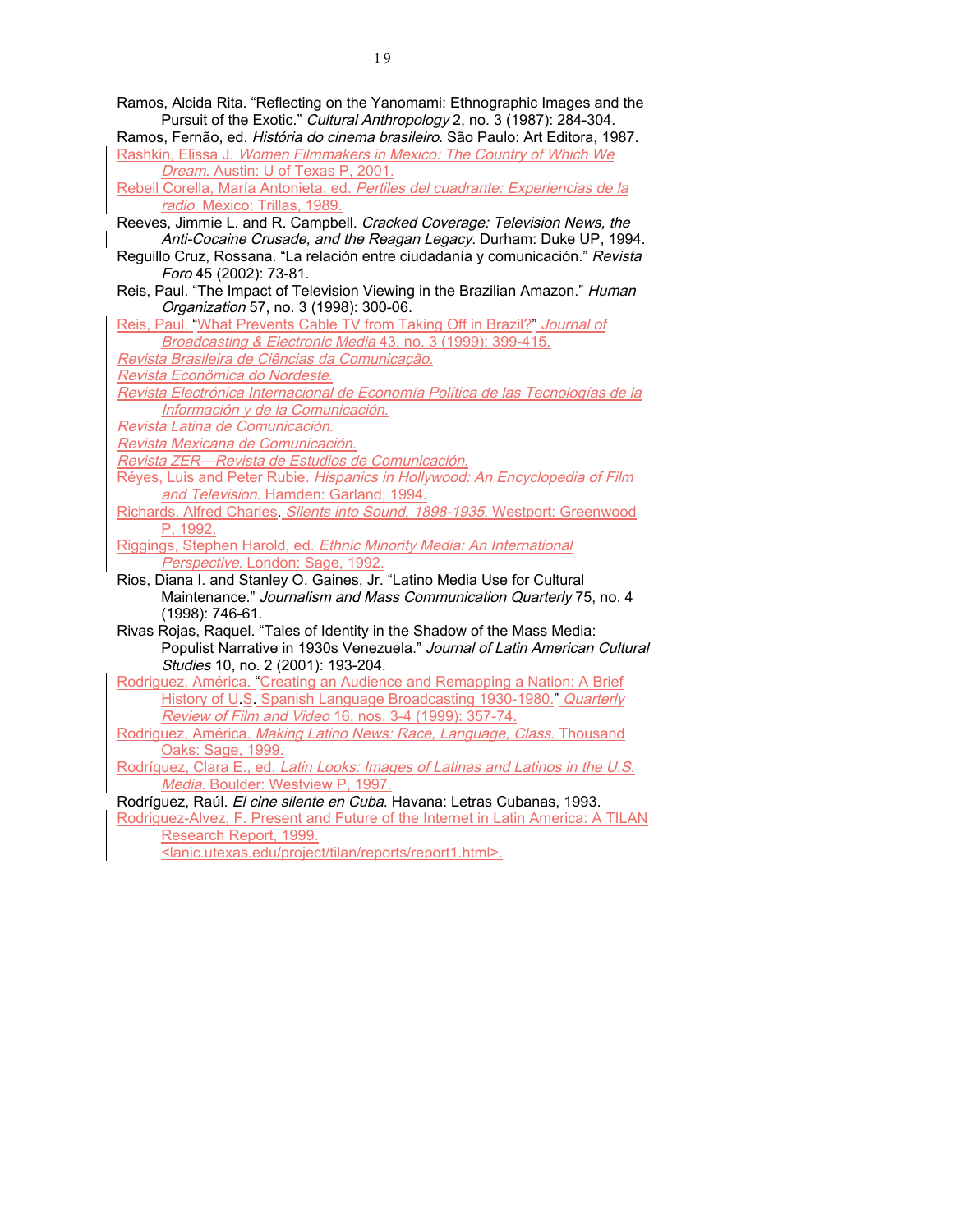| Rojas, Rafael Armando. "La mediación norteamericana en el conflicto limítrofe    |
|----------------------------------------------------------------------------------|
| anglo-venezolano." <i>Boletín de la Academia Nacional de la Historia</i> 84, no. |
| 333 (2001): 15-40.                                                               |

2 0

Sala de Prensa.

Salwen, Michael B. "Broadcasting to Latin America: Reconciling Industry-Government Functions in the Pre-Voice of America Era." Historical Journal of Film, Radio, and Television 17, no. 1 (1997): 67-91.

Salwen, Michael B. and Bruce Garrisson. Latin American Journalism. Mahwah: Lawrence Erlbaum, 1991.

Sánchez-Ruiz, Enrique. "Globalization, Cultural Industries, and Free Trade: The Mexican Audiovisual Sector in the NAFTA Age." Continental Order? Integrating North America for Cybercapitalism. Ed. Vincent Mosco and Dan Schiller. Lanham: Rowman & Littlefield, 2001. 86-119.

Santa Ana, A. et al. "Awash under a Brown Tide: Immigration Metaphors in California Public and Print Media Discourse." Aztlán 23, no. 2 (1998): 137-76.

Santisteban, Ray. "A Program for Change: Chicano Media into the Next Millennium." Aztlán 24, no. 2 (1999): 121-29.

Schiller, Daniel. Digital Capitalism. Cambridge, Mass.: Massachusetts Institute of Technology P, 1999.

Schiller, Herbert I. Culture, Inc.: The Corporate Takeover of Public Expression. New York: Oxford UP, 1989.

Schiller, Herbert I. Mass Communications and American Empire, 2<sup>nd</sup> ed. New York: Westview P, 1992.

Schnitman, Jorge M. Film Industries in Latin America: Dependency and Development. Norwood: Ablex, 1984.

Schwoch, James. The American Radio Industry and its Latin American Activities: 1900-1939. Chicago: U of Illinois P, 1990.

Screen International.

Seiter, Ellen. Television and New Media Audiences. Oxford: Oxford UP 1999. Semiosfera—Revista de Comunicação e Cultura.

Sharpe, M. and R. Simoes. "Public Relations Performance in South and Central America." International Public Relations: A Comparative Analysis. Ed. H. Culbertson & N. Chen. Mahwah: Lawrence Erlbaum, 1996. 273-97.

Signo y Pensamiento.

Silva L. "Institutional Intervention and the Expansion of ICTs in Latin America: The Case of Chile." Information Technology & People 15, no. 1 (2002): 8-25.

Simpson, Christopher. Science of Coercion: Communication Research and Psychological Warfare, 1945-1960. New York: Oxford UP, 1994.

Skidmore, Thomas E., ed. Television, Politics and the Transition to Democracy in Latin America. Baltimore: The John Hopkins UP, 1993.

Slade, Christina. "Global Media Generation Memories: Australia and Mexico." Media International Australia 101 (2001): 111-25.

Sociedade Brasileira de Estudos Interdisciplinares da Comunicação. Sociedade Brasileira para o Progresso da Ciência.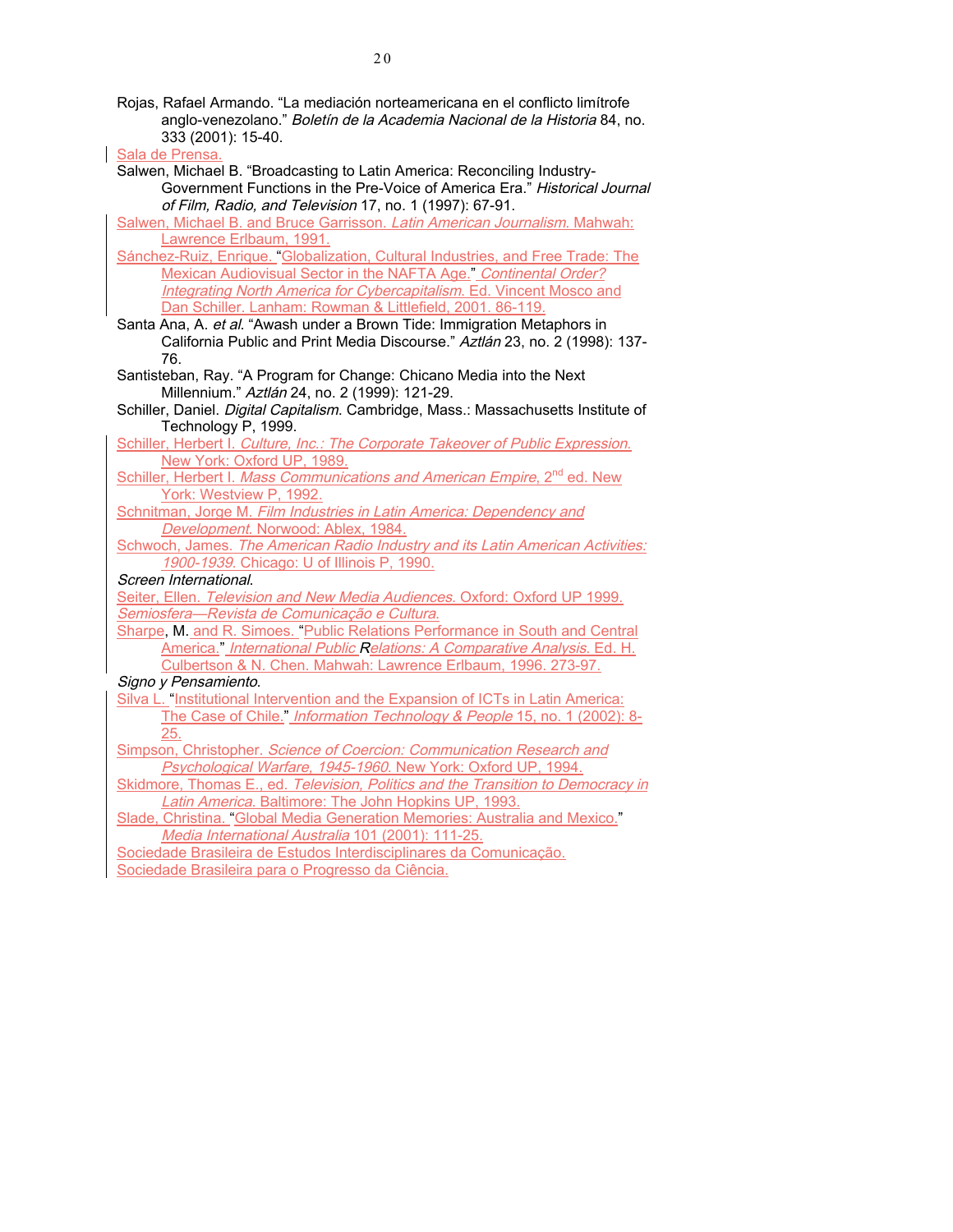Society for Cinema and Media Studies (U.S.).

Society for Visual Anthropology.

- Sodré, Muniz. Sociedad, medios de comunicación y violencia. Buenos Aires: Grupo Editorial Norma, 2001.
- Soong, Roland, P. Donato, H. Verdin Gonzalez, and D. Akel. Latin American Media: A Pan-Regional Perspective.

Spigel, Lynn. Make Room for TV: Television and the Family Ideal in Postwar America. Chicago: U of Chicago P, 1992.

- Stadel, Christoph. "Ciudades medianas y aspectos de la sustentabilidad urbana en la región andina." Revista Geográfica 129 (2000): 5-20.
- Stam, Robert. Tropical Multiculturalism : A Comparative History of Race in Brazilian Cinema and Culture. Durham: Duke UP, 1997.
- Stebbins, K. R. "Making a Killing South of the Border: Transnational Cigarette Companies in Mexico and Guatemala." Social Science and Medicine 38, no. 1 (1994): 105-15.

Stock, Anne Marie and Ambrosio Fornet, eds. Framing Latin American Cinema: Contemporary Critical Perspectives. Minneapolis: U of Minnesota P, 1997.

Straubhaar, Joseph. "Beyond Media Imperialism: Asymmetrical Interdependence and Cultural Proximity." Critical Studies in Mass Communication 8, no. 1 (1991).

Streeter, Thomas. Selling the Air: A Critique of the Policy of Commercial Broadcasting in the United States. Chicago: U of Chicago P, 1996. **Studies in Latin American Popular Culture.** 

Suarez, J. I. "Advertising in Latin America." Studies in Latin American Popular Culture 14 (1995): 245-51.

Subervi-Vélez, Federico A.. "La comunicación política y los latinos en las elecciones presidenciales de Estados Unidos." Revista Mexicana de Ciencias Políticas y Sociales 44, no. 180 (2000): 97-109.

Subervi-Vélez, Federico A.. "The Mass Media and Latinos: Policy and Research Agendas for the Next Century." Aztlán 24, no. 2 (1999): 131-47.

Surlin, S. H. and W. C. Soderlund, eds. Mass Media and the Caribbean. New York: Gordon and Breach, 1990.

Sussman L.R. "Censor Dot Gov: The Internet and Press Freedom." Journal of Government Information 27, no. 5 (2000): 537-45.

Sutz, Judith. "Globalization: Some Reflections from Latin America." Media. Culture & Society 24, no. 5 (2002): 612-19.

Tanner E. "Links to the World: The Internet in Chile, 1983-97." Gazette 61, no. 1 (1999): 39-57.

- Tanner, E. "Chilean Conversations: Internet Forum Participants Debate Augusto Pinochet's Detention." Journal of Communication 51 (2001): 383-403.
- Tansey, R. and M. R. Hyman. "Dependency Theory and the Effects of Advertising by Foreign-Based Multinational Corporations in Latin America." Journal of Advertising 23, no. 1 (1994): 27-42.
- Tansey, R., M. R. Hyman, et al. "Cultural Themes in Brazilian and U.S. Auto Ads: A Cross-Cultural Comparison." Journal of Advertising 19, no. 2 (1990): 30-39.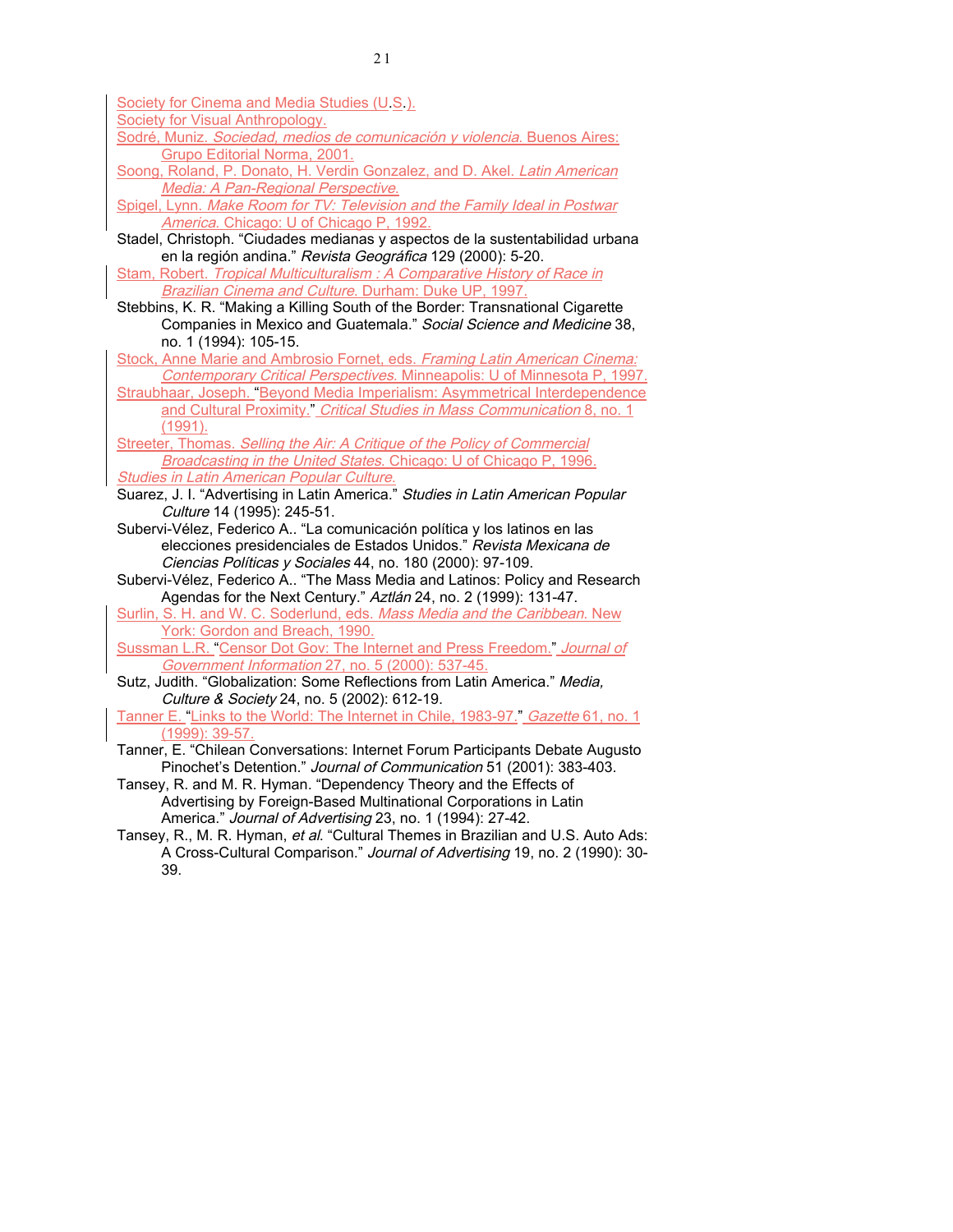Telemundo. <Telemundo.com>. Television & New Media (U.S.). Tellez, Hernando B. Cincuenta años de Radiodiffusion Colombiana. Editorial Bedour S. A. Thomas, Douglas. Hacker Culture. Minneapolis: U of Minnesota P, 2001. Tierra, Tatiana de la. "Activist Latina Lesbian Publishing." Aztlán 27, no. 1 (2002): 139-78. Toro, W. D. and B. S. Greenberg. "Television Commercials and Food Orientations Among Teenagers in Puerto Rico." Hispanic Journal of Behavioral Sciences 11, no. 2 (1989): 168-77. Torres, Angel. "La mujer en el periodismo." Signo 51-52 (2000): 149-66. Tovares, Raul. "Latino U.S.A.: Constructing a News and Public Affairs Radio Program." Journal of Broadcasting & Electronic Media 44, no. 3 (2001): 471-77. Tuchman, Gaye, Arlene Kaplan Daniels, and James Benet, eds. Hearth and Home: Images of Women in the Mass Media. New York: Oxford UP, 1978. Tufte, Thomas. Living with the Rubbish Queen: Telenovelas, Culture and Modernity in Brazil. Luton: U of Luton P, 2000. Turner, Terence. "Representation, Politics, and Cultural Imagination in Indigenous Video: General Points and Kayapo Examples." Media Worlds: Anthropology on New Terrain. Ed. Faye D. Ginsburg, Lila Abu-Lughod, and Brian Larkin. Berkeley: U of California P, 2002. 75-89. Union for Democratic Communication (U.S.). Unión Latina de Economía Política de la Información, la Comunicación y la Cultura. United Nations Economic Commission on Latin America and the Caribbean. <www.eclac.cl>. United States Department of Commerce. A Nation Online: How Americans are Expanding their use of the Internet. Washington: National Telecommunications Economics and Statistics and Information Administration, 2002. Univisión. <www.univision.com>. Valdivia, Angharad. A Latina in the Land of Hollywood and Other Essays on Media Culture. Tucson: U of Arizona P, 2000. Varela, Mirta. "Silencio, mordaza, y "optimismo": Los medios de comunicación durante la dictadura." Todo Es Historia 34, no. 404 (2001): 50-63. Vargas, G. "A missão social do jornalismo brasileiro." A nova política. Vol. 4. Rio de Janeiro: José Olympio, 1938. Vicente Castro, Martha. "Medios de comunicación y sociedad: Diversas teorías y múltiples realidades." Allpanchis 30, no. 51 (1998): 127-62. Waisbord, Silvio. "Media in South America: Between the Rock of the State and the Hard Place of the Market." De-Westernizing Media Studies. Ed. James

Curran and Myung-Jin Park. London: Routledge, 2000. 50-62.

Wilk, Richard R. ""It's Destroying a Whole Generation": Television and Moral Discourse in Belize." Visual Anthropology 5, nos. 3-4 (1993): 229-44.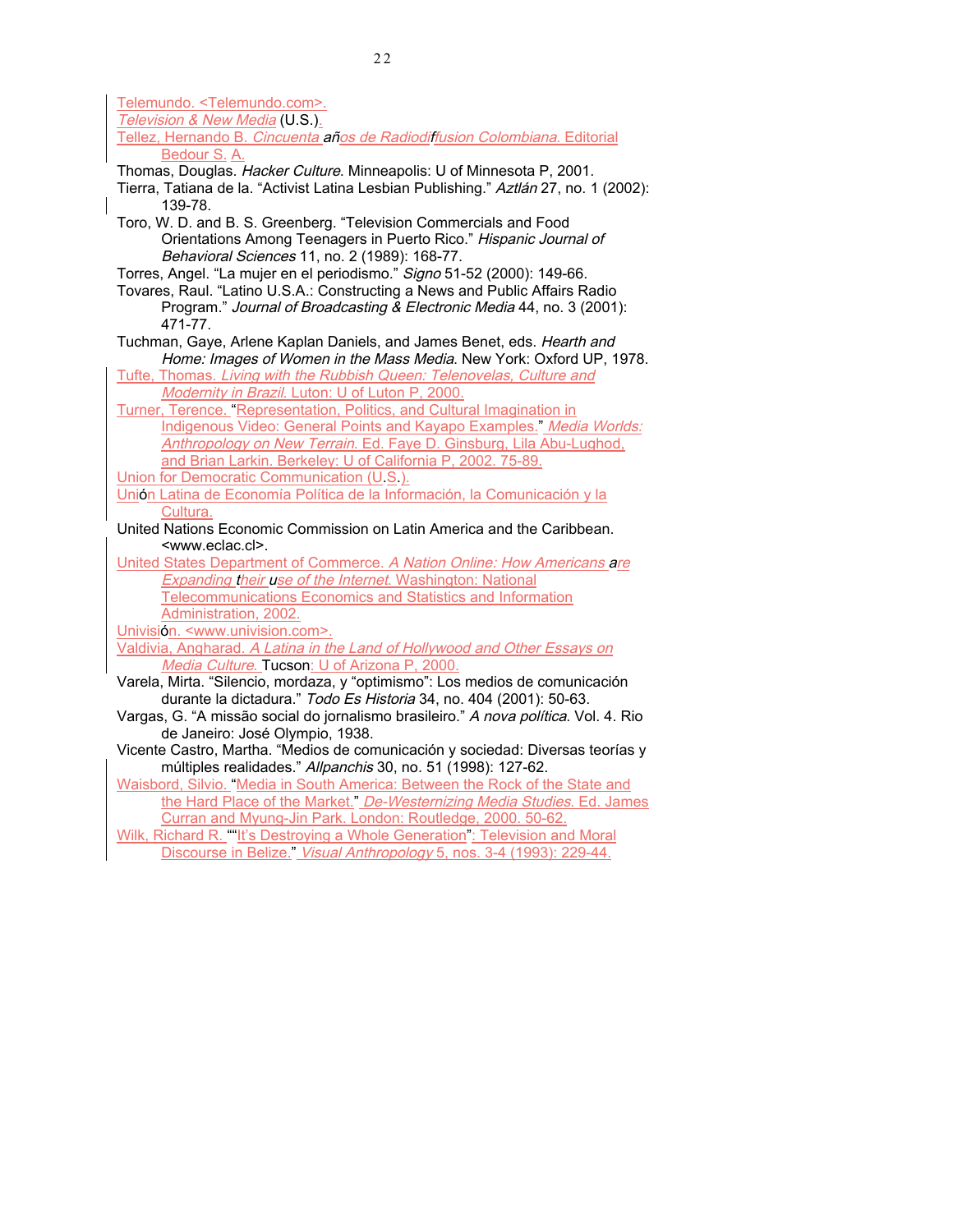| Wilk, Richard R. "Colonial Time and TV Time: Television and Temporality in                           |  |  |
|------------------------------------------------------------------------------------------------------|--|--|
| Belize." Visual Anthropology Review 10, no. 1 (1994): 94-102.                                        |  |  |
| Winocur, Rosalía. Ciudadanos mediáticos: La construcción de lo público en la                         |  |  |
| radio. Barcelona: Editorial Gedisa, 2001.                                                            |  |  |
| Wortham, Erica. "Building Indigenous Video in Guatemala." Jump Cut 43 (2000):                        |  |  |
| $116-19$                                                                                             |  |  |
| Xavier, Ismail. Allegories of Underdevelopment: Aesthetics and Politics in                           |  |  |
| Modern Brazilian Cinema. Minneapolis: U of Minnesota P, 1997.                                        |  |  |
| Yúdice, George. "La reconfiguración de políticas culturales y mercados culturales                    |  |  |
| en los noventa y siglo XXI en América Latina." Revista Iberoamericana 67,<br>no. 197 (2001): 639-59. |  |  |
|                                                                                                      |  |  |

Zelizer, Barbie and Stuart Allan, eds. Journalism After September 11. London: Routledge, 2002.

| Toby Miller 3/29/03 4:48 PM |
|-----------------------------|
| Deleted:                    |

## NEWSPAPERS AND MAGAZINES OF LATIN AMERICA—ONLINE LINKS

| ARGENTINA                               |                       |
|-----------------------------------------|-----------------------|
| FI Clarín                               | www.clarin.com        |
| FI Cronista                             | www.cronista.com.ar   |
| I a Nacion                              | www.lanacion.com.ar   |
| Fl Portal de<br>Noticias                | www.guiaplus.com.ar   |
| <i><b>Buenos Aires</b></i><br>Fconomico | www.baedigital.com.ar |
| <i><b>Buenos Aires</b></i><br>Herald    | buenosairesherald.com |
| Pagina 12                               | www.pagina12.com.ar   |
| Ambito                                  | www.ambitoweb.com     |
| п                                       | п                     |
| <b>BOI IVIA</b>                         |                       |
| <i>Bolivian</i><br><b>Times</b>         | www.boliviantimes.com |
| Los Tiempos                             | www.lostiempos.com    |
| FI Diario                               | www.eldiario.net      |

**NEWSPAPERS** 

 $\mathbf{v}$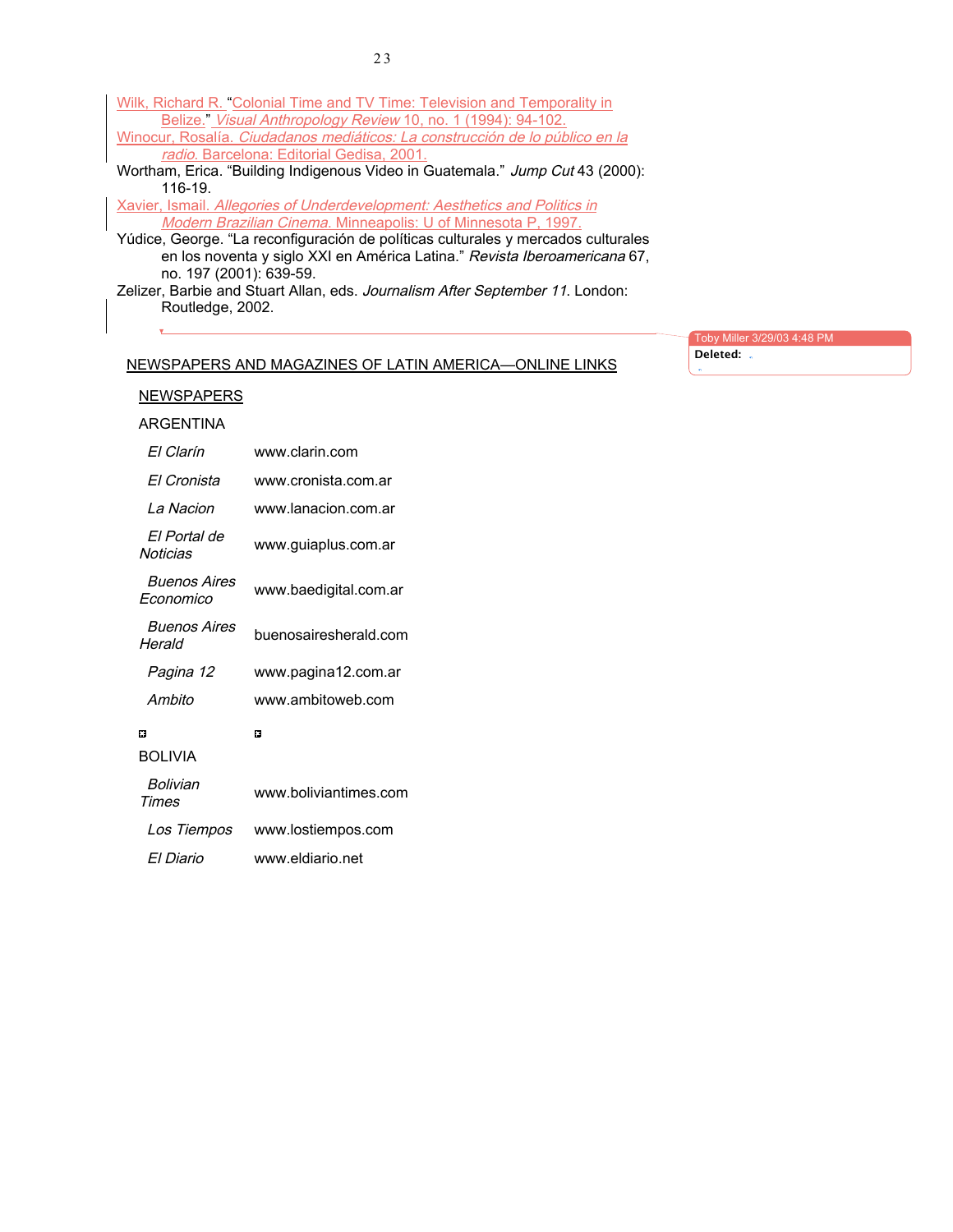| La Prensa               | www.laprensa-bolivia.com     |
|-------------------------|------------------------------|
| El Mundo                | www.elmundo.com.bo           |
| La Razon                | www.la-razon.com             |
| La Palabra              | baldanza.net/LaPalabra.htm   |
| ٥                       | $\Box$                       |
| BRAZIL                  |                              |
| O Globo                 | oglobo.globo.com             |
| Valor<br>Economico      | www.valoreconomico.com.br    |
| Jornal do<br>Brasil     | www.jbonline.terra.com.br    |
| O Estado de<br>S. Paulo | www.estado.estadao.com.br    |
| Gazeta<br>Mercantil     | www.investnews.net           |
| Folha de São<br>Paulo   | www.uol.com.br/fsp/          |
| Estado de<br>Minas      | www.estaminas.com.br         |
| BrazilNews              | www.brasilnews.com.br        |
| Folha da<br>Manh?Online | www.folha.censa.com.br       |
| Jornal do<br>Commercio  | www.jornaldocommercio.com.br |
| Brazilian<br>Faxletter  | www.brazilnetwork.com        |
| The Brazilian           | www.thebrazilian.com         |
| Brazzil                 | www.brazzil.com              |
| H                       | n                            |
| CHILE                   |                              |
| El Diarioz              | www.eldiario.cl              |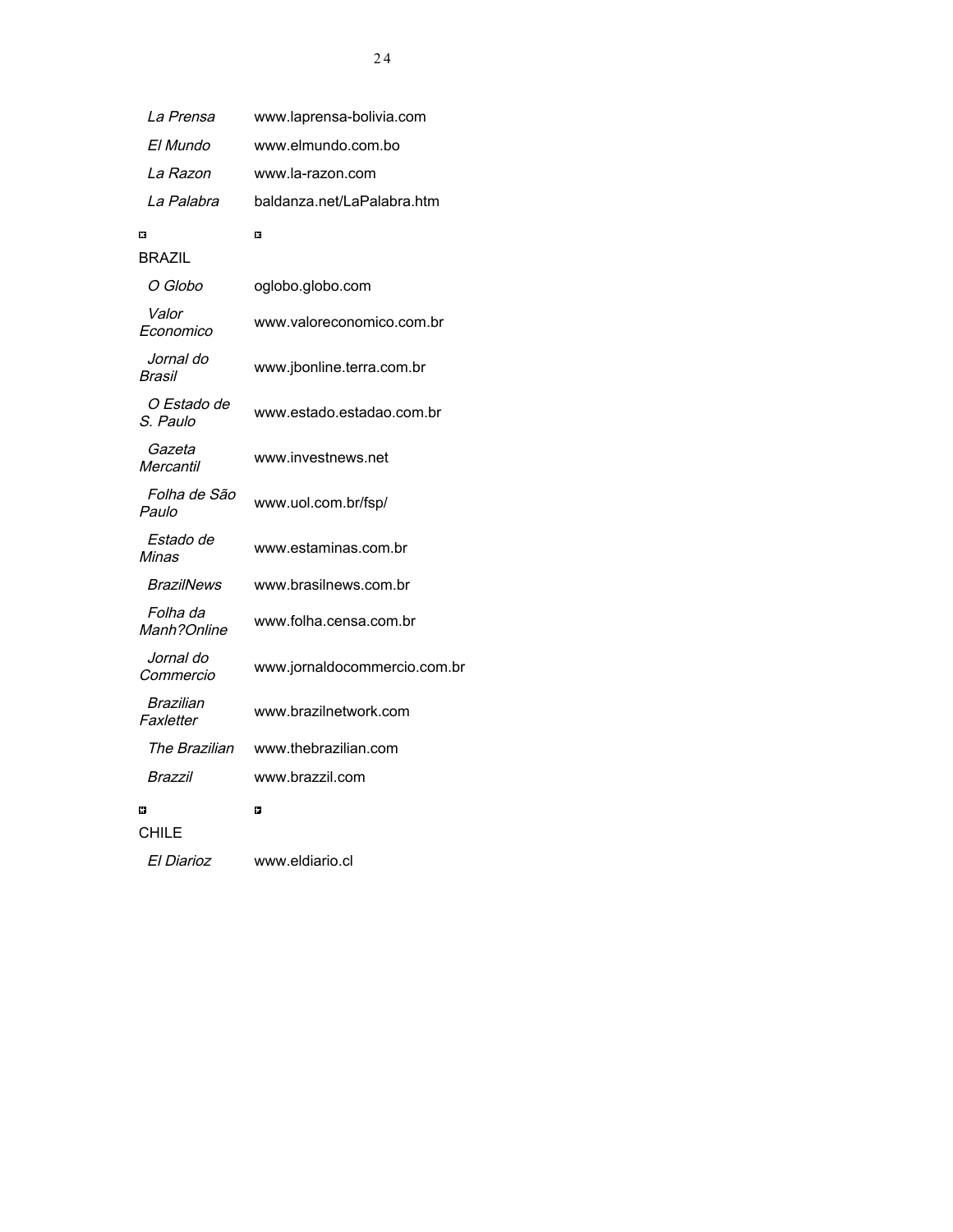| FI Mercurio               | www.emol.com               |
|---------------------------|----------------------------|
| La Segunda                | www.lasegunda.com          |
| I as Ultimas<br>noticias  | www.lun.com                |
| Fconomicas                | www.economicas.mercurio.cl |
| FI Sur                    | www.elsur.cl               |
| Estrategia                | www.estrategia.cl          |
| Agencia chile<br>noticias | www.chilenoticias.cl       |
| Revista Capital           | www.capital.cl             |
| La Tercera                | www.latercera.cl           |

## COLOMBIA

| El Tiempo              | www.eltiempo.com              |
|------------------------|-------------------------------|
| El Espectador          | www.elespectador.com          |
| La Republica           | www.larepublica.com.co        |
| FI Pais                | www.elpais-cali.terra.com.co  |
| Fl<br>Colombiano       | www.elcolombiano.terra.com.co |
| Vanguardia<br>I iberal | www.vanguardia.com            |
| Portafolio             | www.portafolio.com.co         |
| Diario Oficial         | www.minjusticia.gov.co        |
| п                      | п                             |
| COSTA RICA             |                               |
| La Nacion              | www.nacion.com                |
| FI Heraldo             | www.elheraldo.net             |
| Prensa Libre           | www.prensalibre.co.cr         |

La Republica www.larepublica.co.cr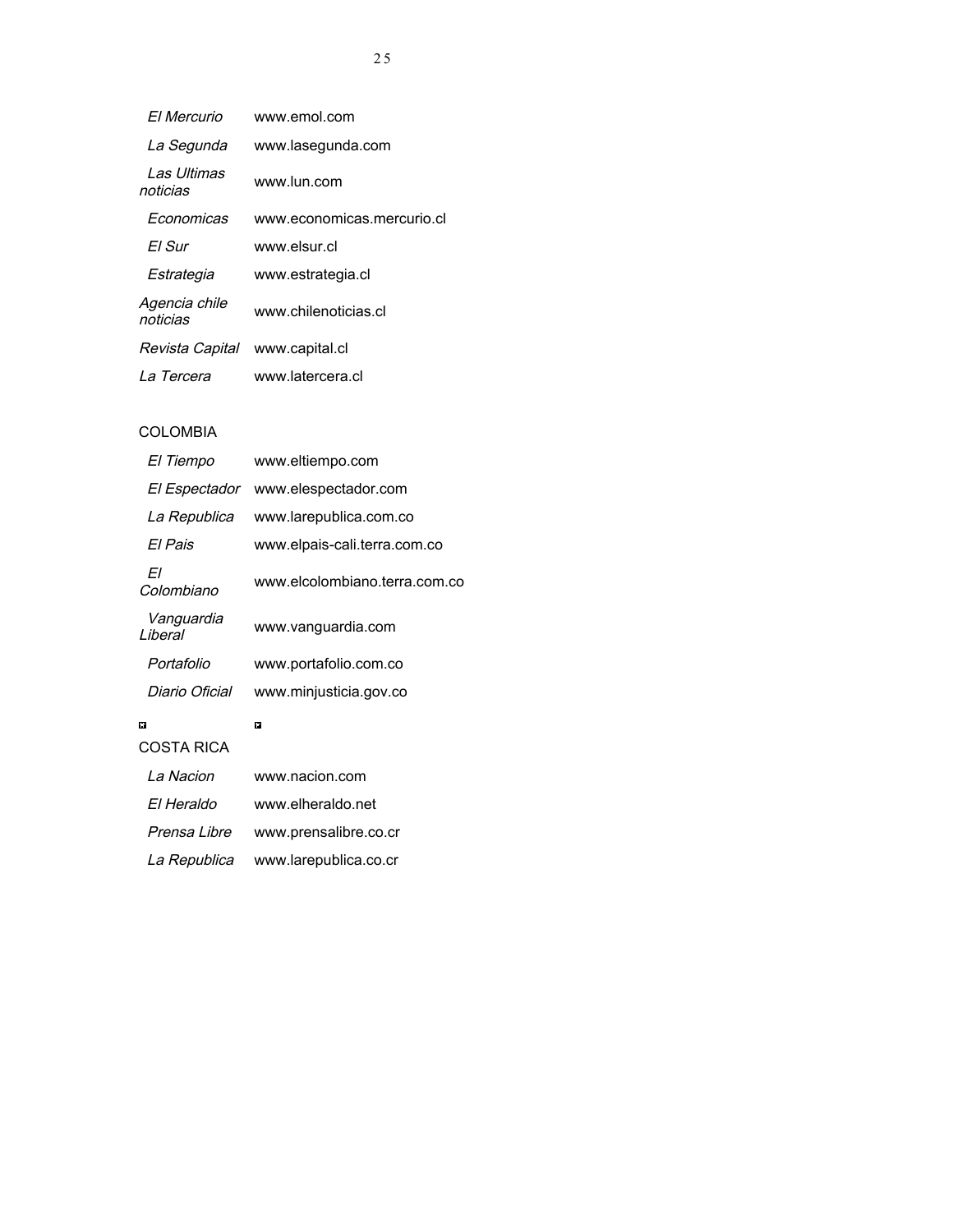| The Tico     | www.ticotimes.co.cr |
|--------------|---------------------|
| <b>Times</b> |                     |

 $\blacksquare$ 

## $\blacksquare$

| CUBA                          |                             |
|-------------------------------|-----------------------------|
| The Cuba<br><b>Free Press</b> | www.cubafreepress.org       |
| El Economista                 | www.eleconomista.cubaweb.cu |
| Granma                        | www.granma.cu               |
| Juventud<br>Rebelde           | www.jrebelde.cubawed.cu     |
| Opciones                      | www.opciones.cubaweb.cu     |
| o                             | o                           |
| ECUADOR                       |                             |
| Hoy                           | www.hoy.com.ec              |
| El Comercio                   | www.elcomercio.com          |
| El Universo                   | www.eluniverso.com          |
| Diario La Hora                | www.lahora.com.ec           |
| п                             | o                           |
| <b>HONDURAS</b>               |                             |
| La Prensa                     | www.laprensahn.com          |
| Honduras this<br>week         | www.marrder.com/htw/        |
| Diario Tiempo                 | www.tiempo.hn               |
| La tribuna                    | www.latribuna.hn            |
| m                             | п                           |
| <b>GUATEMALA</b>              |                             |
| Prensa Libre                  | www.prensalibre.com         |
| Siglo<br>Veintiuno            | www.sigloxxi.com            |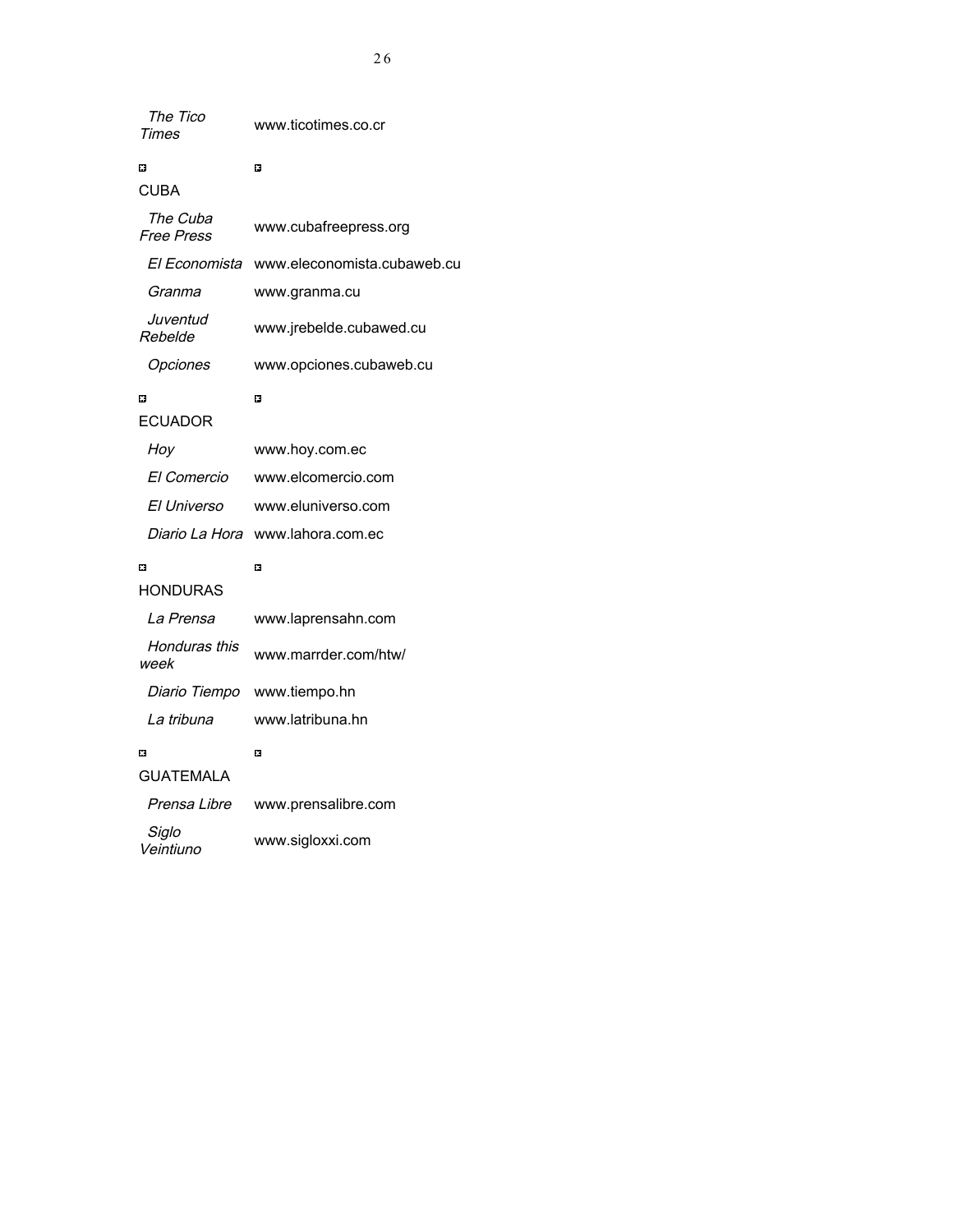| La hora                             | www.lahora.com.gt                                         |
|-------------------------------------|-----------------------------------------------------------|
|                                     | Aqui el Mundo www.aquielmundo.com.gt                      |
| п                                   | n                                                         |
| <b>MEXICO</b>                       |                                                           |
| El Economista                       | www.economista.com.mx                                     |
| El Norte                            | elnorte.infosel.com                                       |
| Reforma                             | reforma.infosel.com                                       |
| El Universal                        | www.el-universal.com.mx                                   |
| El Sol de<br>Mexico                 | www.oem.com.mx                                            |
| La Cronica de<br>hoy                | www.cronica.com.mx                                        |
| El Financiero                       | www.financiero.com                                        |
| La Jornada                          | www.jornada.Universidad Nacional Autónoma de<br>México.mx |
| El Heraldo de<br>Mexico             | www.heraldo.com.mx                                        |
| Excelsior                           | www.excelsior.com.mx                                      |
| 口                                   | 口                                                         |
| PANAMA                              |                                                           |
| La Prensa                           | www.prensa.com                                            |
| Critica Libre                       | www.critica.com.pa                                        |
| Diario el<br>Universal de<br>Panama | www.eluniversal-pma.com                                   |
| EL Siglo                            | www.newsherald.com                                        |
| El Panama<br>America                | www.epasa.com                                             |
| П                                   | O                                                         |

PARAGUAY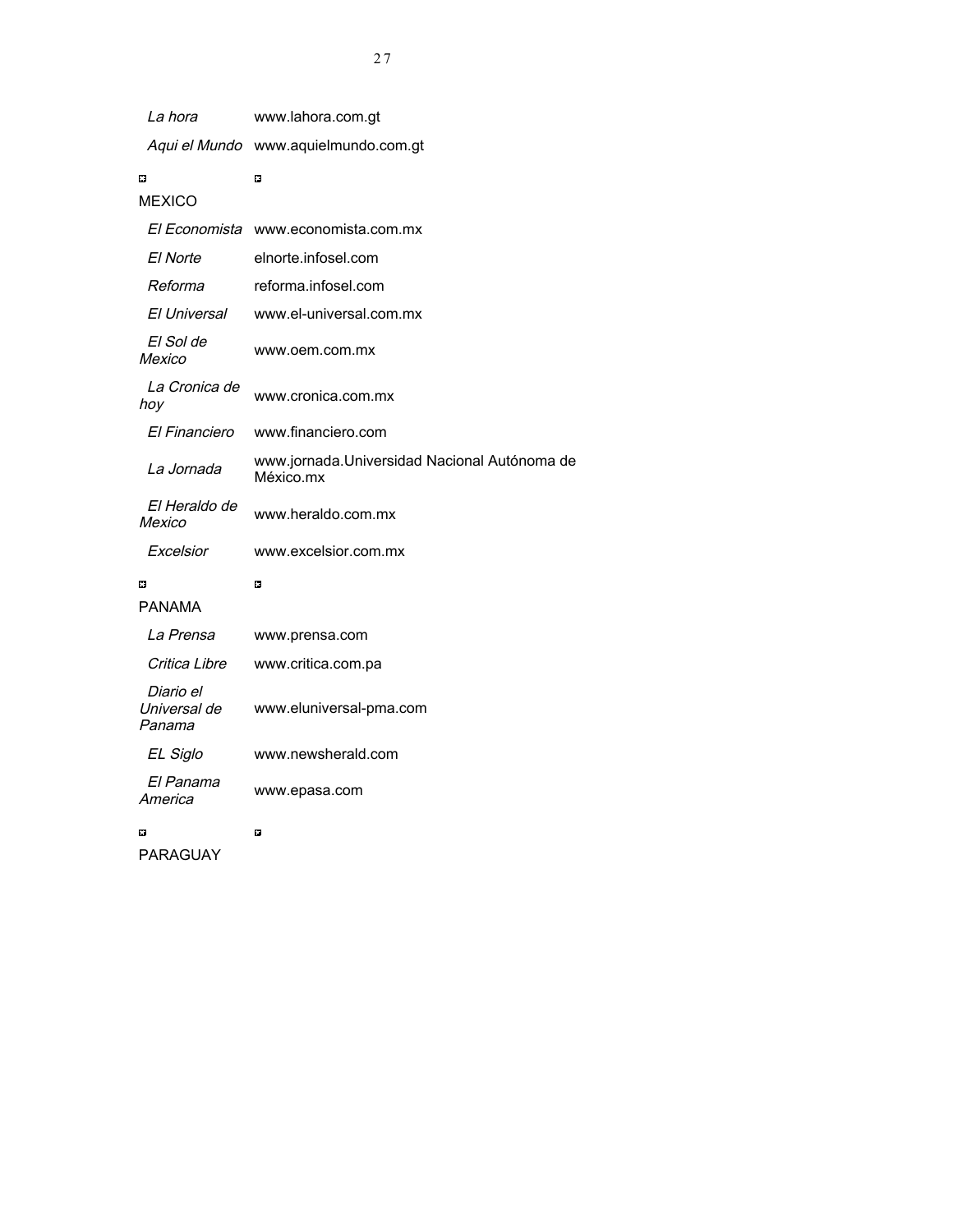| El Dia                              | infonet.com.py              |
|-------------------------------------|-----------------------------|
| <i>ABC</i>                          | www.abc.com.py              |
| Diario Ultima<br>Hora               | www.ultimahora.com          |
| Diario                              | www.diarionoticias.com.py   |
| П                                   | O                           |
| PERÚ                                |                             |
| La Gestion                          | www.gestion.com.pe          |
| La Republica                        | www.larepublica.com.pe      |
| П<br>REPUBLICA<br><b>DOMINICANA</b> | O                           |
| Listin Diario                       | www.listin.com.do           |
| П                                   | m                           |
| SALVADOR                            |                             |
| La prensa<br>grafica                | www.laprensa.com.sv         |
| El Diario de<br>Hoy                 | www.elsalvador.com          |
| $\Box$                              | O                           |
| URUGUAY                             |                             |
| El Observador                       | www.observa.com.uy          |
| Agrodiario                          | www.agronegocio.com         |
| Diario El<br>Pueblo                 | www.diario el pueblo.com.uy |
| La Granja<br>Digital                | www.lagranja.com.uy         |
| El Pais                             | www.diarioelpais.com        |
| <i>Cuadernos de</i><br>Marcha       | www.web2mil.com/marcha/     |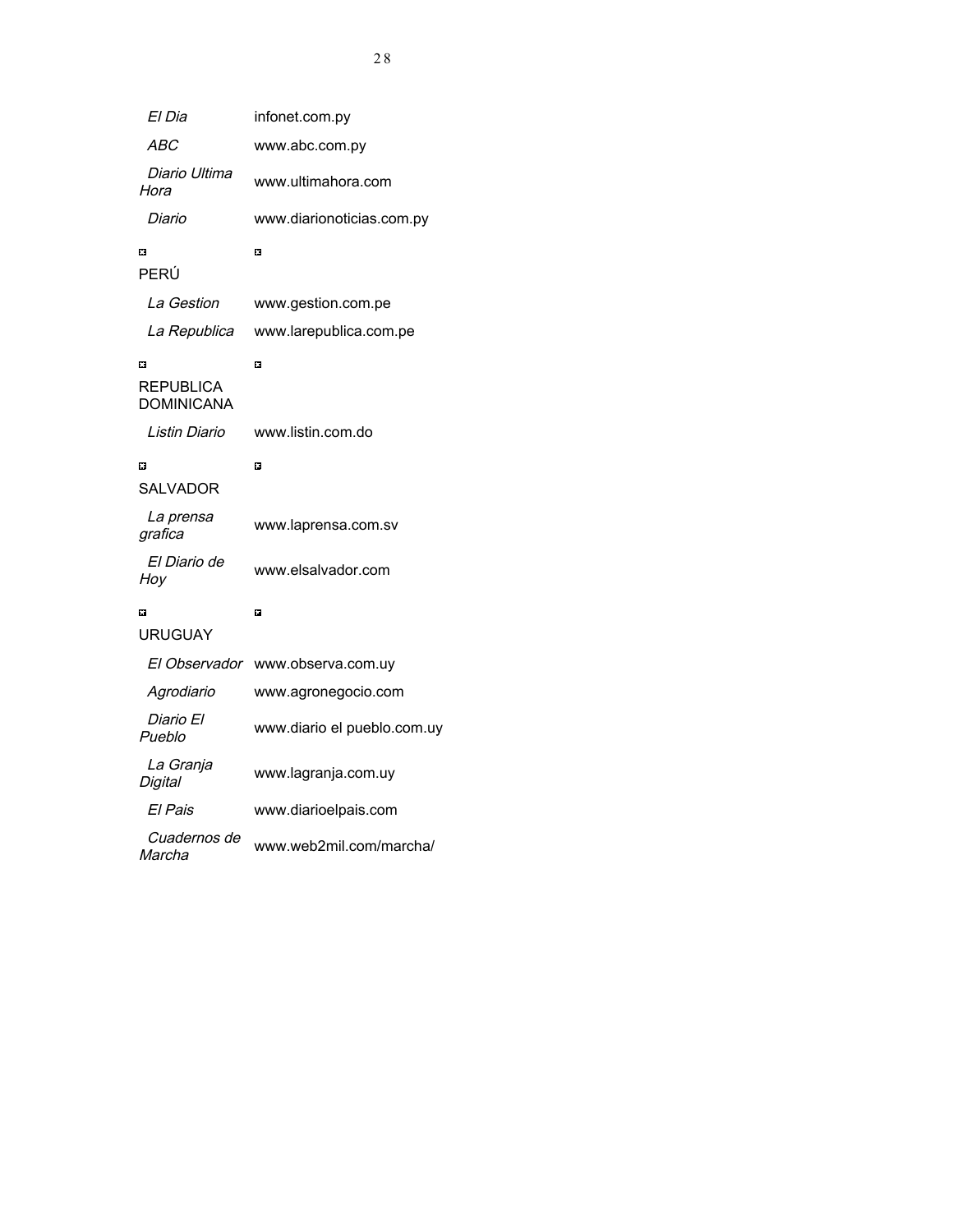| $\Box$                    | $\Box$                                                  |
|---------------------------|---------------------------------------------------------|
| VENEZUELA                 |                                                         |
| Globovision               | www.globovision.com                                     |
| El Nacional               | www.el-nacional.com                                     |
| El Venezolano             | el-venezolano.net                                       |
| Economia<br>Hoy           | www.economiahoy.com                                     |
| El Diario de la<br>Bolsa  | www.caracasstock.com/productos/publicaciones/diario.jsp |
| El Universal              | www.el-universal.com                                    |
| Venezuela<br>Analitica    | www.analitica.com                                       |
| Venezuela al<br>dia       | www.venezuelaaldia.com                                  |
| п                         | m                                                       |
| <b>MAGAZINES</b>          |                                                         |
| ARGENTINA                 |                                                         |
| Al Margen                 | www.almargen.com.ar                                     |
| Argentina<br>Post         | www.argentinaglobe.com                                  |
| Informe VIP               | www.informe VIP.com.ar                                  |
| Politica y<br>Actualidad  | www.politica y actualidad.com                           |
| Mercado                   | www.mercado.com.ar                                      |
| п                         | $\Box$                                                  |
| <b>BOLIVIA</b>            |                                                         |
| Energia Gas y<br>Petroleo | www.bolivianet.com/petroleo/index.htm                   |
| Pulso                     | www.pulsobolivia.com                                    |

# MercoPress www2.mercopress.com/index.asp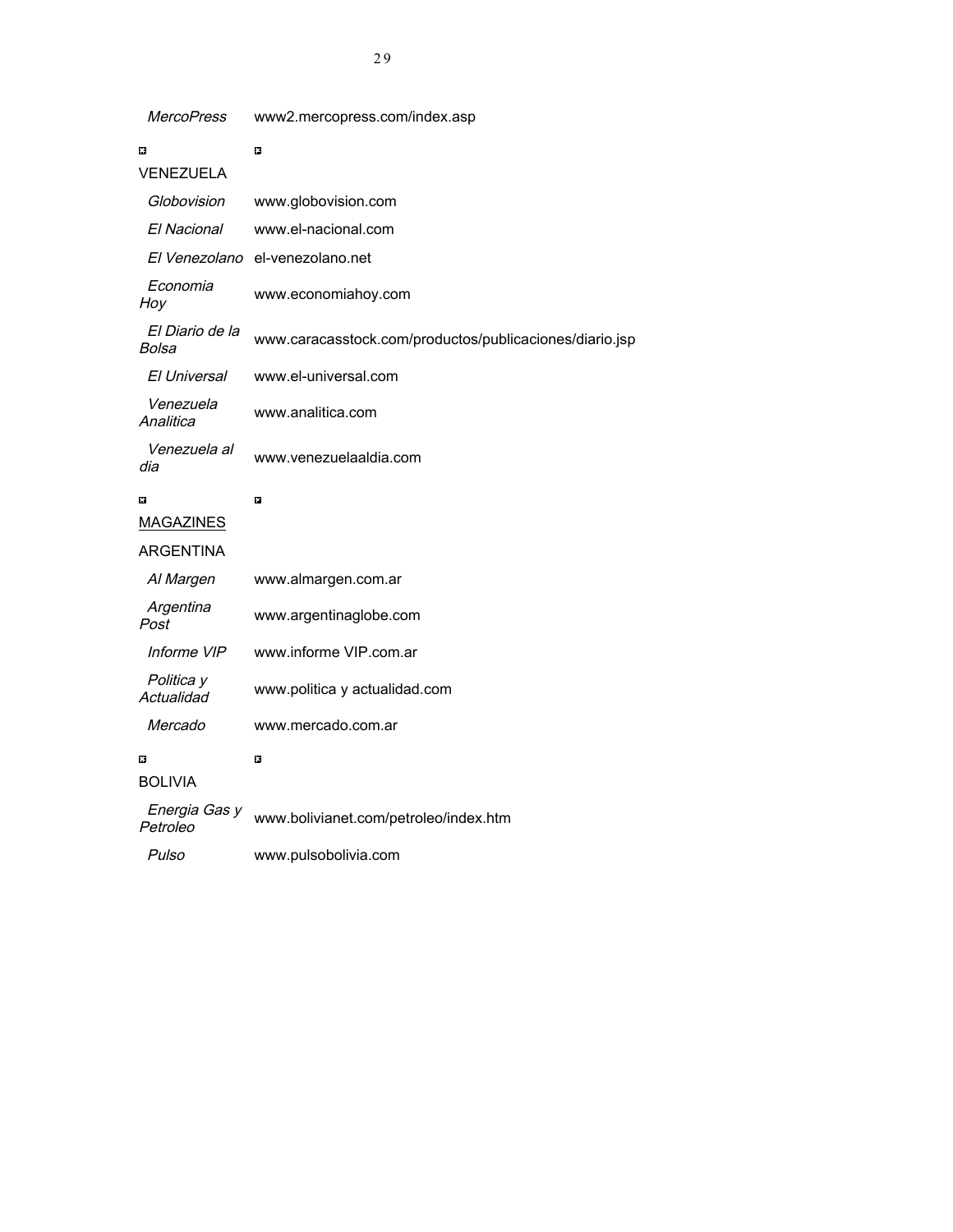| Ω                                  | Π                                  |
|------------------------------------|------------------------------------|
| BRAZIL                             |                                    |
| Veja                               | http://vejaonline.uol.com.br       |
| Istoe                              | http://www.terra.com.br/istoe/     |
| A Granja                           | www.agranja.com                    |
| <b>Agir Azul</b>                   | www.agirazul.com.br                |
| Brasil Energia                     | www.brasilenergia.com.br           |
| Jornal do<br>Meio Ambiente         | www.jornal-do-meio-ambiente.com.br |
| <i><b>Business</b></i><br>standard | www.businessstandard.com.br        |
| T&N Petroleo                       | www.tnpetroleo.com.br              |
| $\Box$<br>CHILE                    | Π                                  |
| Revista TV<br>Grama                | www.tvgrama.cl                     |
| Areas<br>Finanzas                  | www.areafinanzas.com               |
| 口                                  | 口                                  |
| <b>COLOMBIA</b>                    |                                    |
| Revista<br>Semana                  | www.semana.com                     |
| Revista<br>Cromos                  | www.cromos.com.co                  |
| Revista<br>Dinero                  | www.dinero.com                     |
| La Nota<br>Economica               | www.nota.com                       |
| The<br>Colombian<br>Post           | www.colombianpost.com              |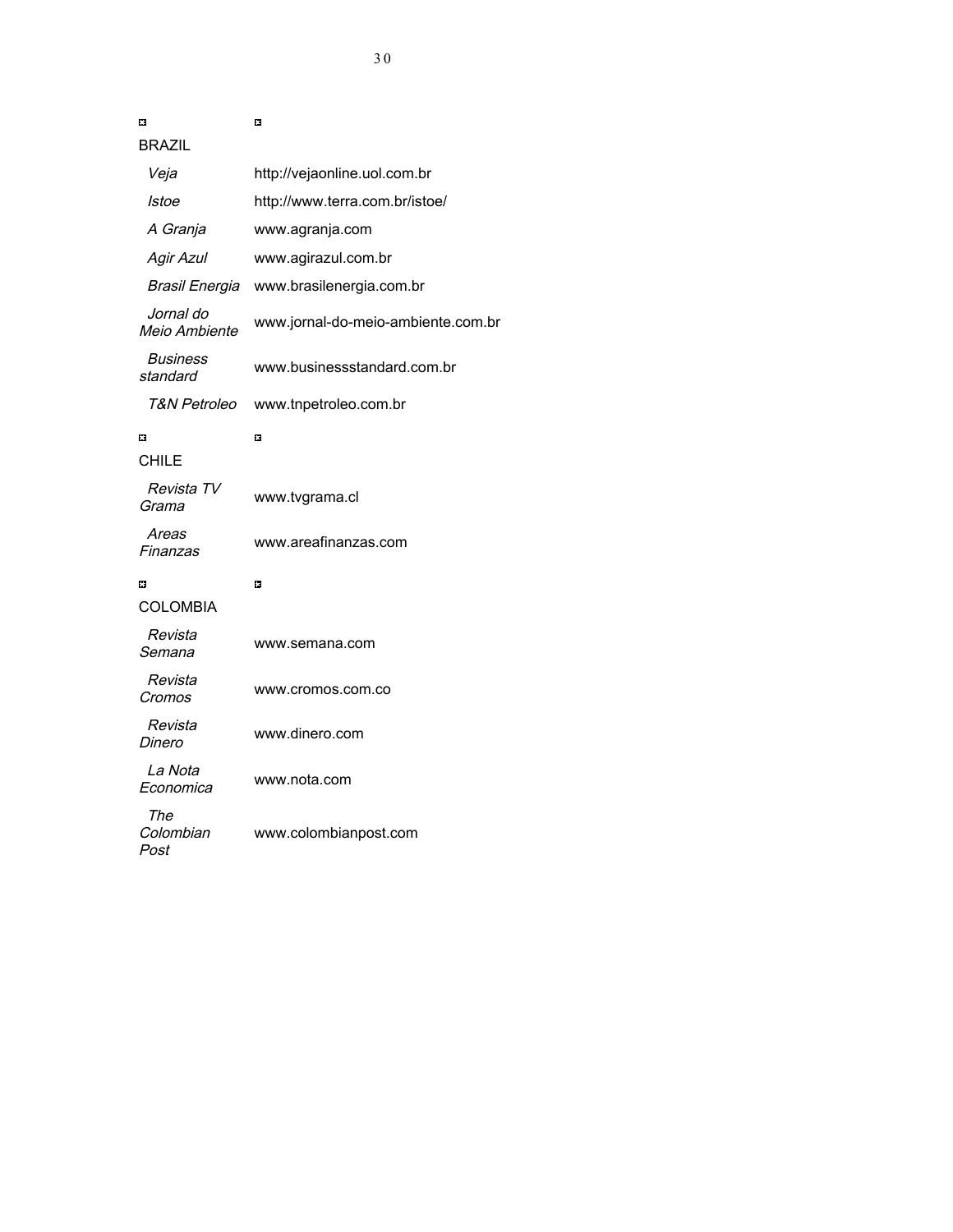|                         | <i>Revista Diners</i> www.revistadiners.com.co |
|-------------------------|------------------------------------------------|
| Colombia<br>Analitica   | colombia.analitica.com                         |
| Proceso de<br>Paz       | www.procesodepaz.com                           |
| 口                       | 口                                              |
| COSTA RICA              |                                                |
| Actualidad<br>Economica | www.miactualidad.com                           |
| Casandra                | www.kasandra.org                               |
| Viva                    | www.nacion.com/viva/                           |
| п                       | n                                              |
| <b>CUBA</b>             |                                                |
| Cuban Affairs           | www.us/cuban/cubanaffairs.html                 |
| п                       | m                                              |
| ECUADOR                 |                                                |
| Revista Cosas           | www.cosas.com.ec                               |
| Revista<br>Vistazo      | www.vistazo.com                                |
| El Agro                 | www.elagro.com.ec                              |
| El Financiero           | www.elfinanciero.com                           |
| Analisis<br>Semanal     | www.ecuadoranalysis.com                        |
| п                       | n                                              |
| <b>MEXICO</b>           |                                                |
| <b>Altonivel</b>        | www.altonivel.com.mx                           |
| Decision<br>Financiera  | www.decisionfinanciera.com                     |
| Notas fiscales          | www.notasfiscales.com.mx                       |
| Nexos                   | www.nexos.com.mx                               |